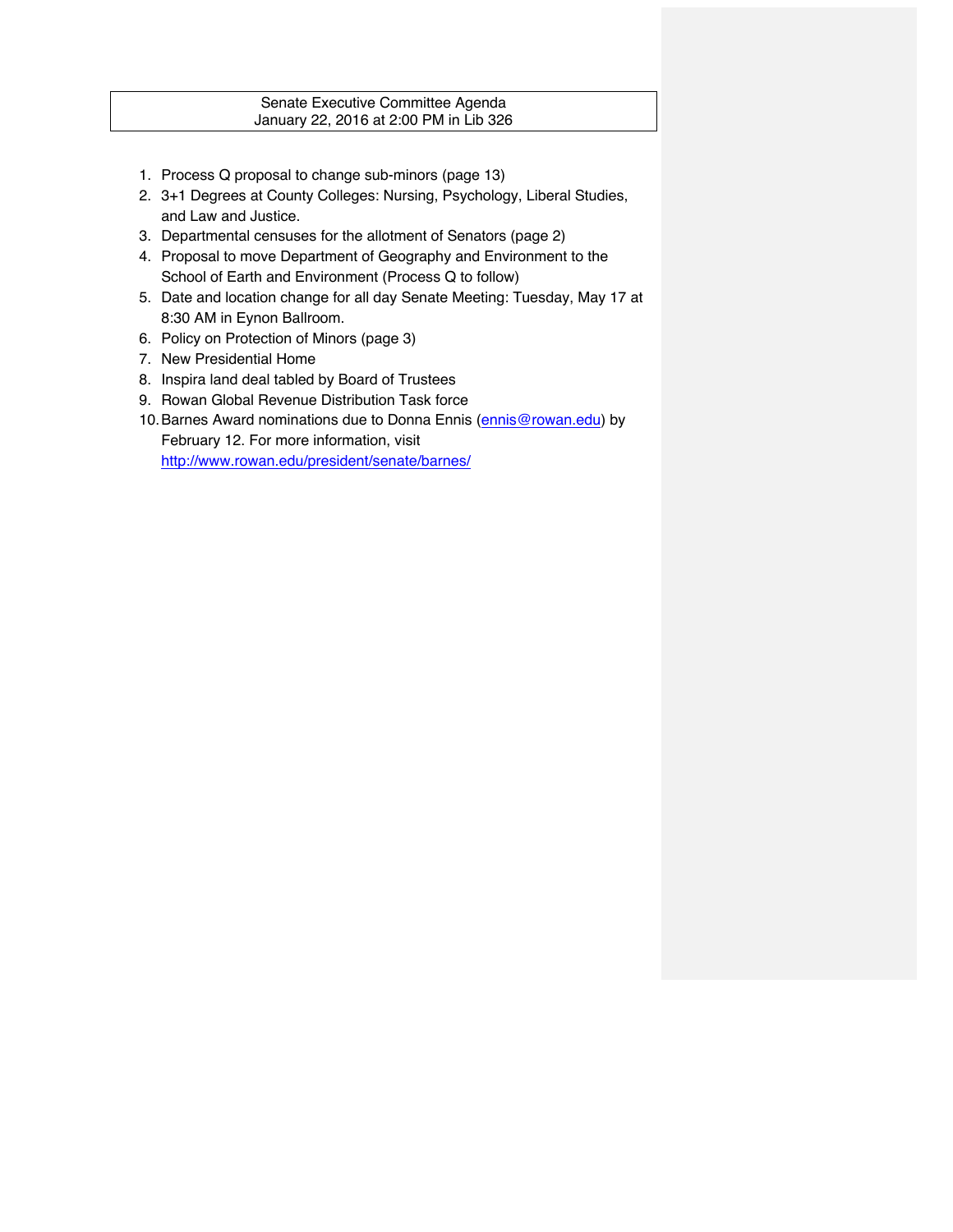## Number of Senators, Academic Year 2016-2017

Biological Sciences: 17 or 18 faculty, 2 Senators Communication Studies: 19 faculty, 2 Senators Computer science: 18 faculty members, 2 Senators Educational Services and Leadership: 17 faculty members, 2 Senators Electrical and Computer Engineering: 13 faculty and professional staff, 1 Senator English: 15 faculty, 1 Senator Foreign Languages and Literature: 8 faculty, 1 Senator Health and Exercise Sciences: 21 faculty, 2 Senators History: 14 faculty, 1 Senator Journalism: & faculty, 1 Senator Language Literacy and Social Cultural Education: 21 faculty, 2 Senators Law and Justice: 15 faculty, 1 Senator Mechanical Engineering: 15 faculty, 1 Senator Management and Entrepreneurship: 17 faculty, 2 Senators Marketing/BIS: 16 faculty, 2 Senators Math: 36 faculty: 3 Senators Music: 22 faculty and professional staff, 2 Senators Philosophy and Religion: 10 faculty, 1 Senator Political Science and Economics: 11 faculty, 1 Senator Psychology: 23 faculty, 2 Senators Theater and Dance: 10 faculty, 1 Senator Writing Arts: 44 faculty, 3 Senators Library: No response yet. Professional Staff: No response yet. Athletics: 24 members, 2 Senators

The Senate Constitution details how Senators are apportioned:

The academic department, library, the athletics department, the professional staff, and Camden Campus constituencies shall be apportioned senators as follows:

"Fewer than 16 constituency members: One  $(1)$  senator. At least 16 but fewer than 31 constituency members: Two (2) senators. At least 31 but fewer than 46 constituency members: Three (3) senators. And so forth, in increments of fifteen (15).

The Senate is elected in the Spring of the previous year for the next academic year based on the constituency members in the department at that time, not on projected or even expected numbers for the Fall. Once the Senate is constituted it remains as is until the next election cycle regardless of numbers increasing or decreasing within a constituency in a given academic year."

The Senate Constitution details how Senators are apportioned:

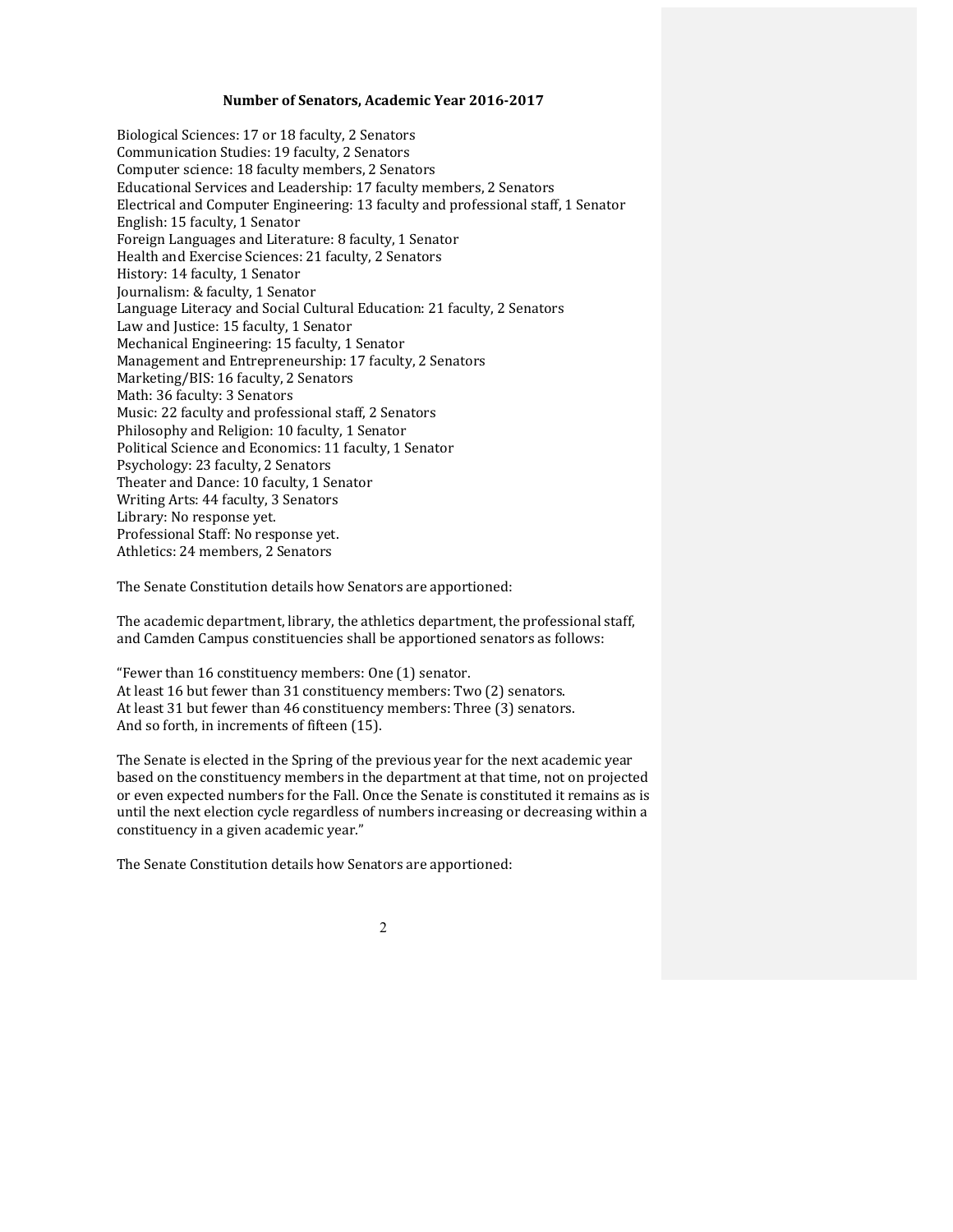The academic department, library, the athletics department, the professional staff, and Camden Campus constituencies shall be apportioned senators as follows:

"Fewer than 16 constituency members: One (1) senator. At least 16 but fewer than 31 constituency members: Two (2) senators. At least 31 but fewer than 46 constituency members: Three (3) senators. And so forth, in increments of fifteen (15).

The Senate is elected in the Spring of the previous year for the next academic year based on the constituency members in the department at that time, not on projected or even expected numbers for the Fall. Once the Senate is constituted it remains as is until the next election cycle regardless of numbers increasing or decreasing within a constituency in a given academic year."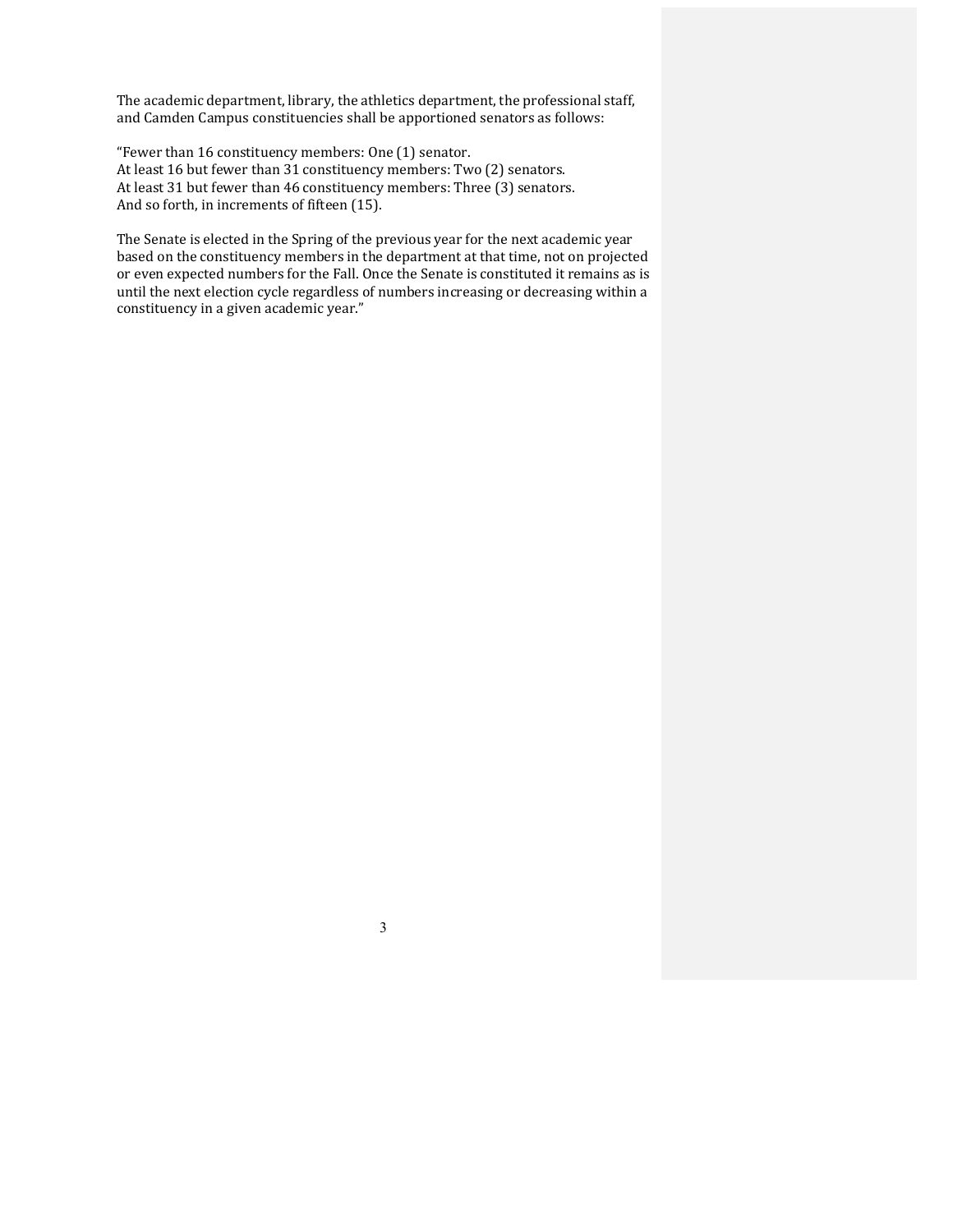

**Title: Protection of Minors Subject: Policy No: Applies: Rowan University Issuing Authority: President & Executive Vice President Responsible Authority:** Conference and Event Services **Adopted: Revisions: Errors or Changes?** [contact information]

#### **1. Purpose**

Rowan University is committed to the appropriate supervision and protection for all minors participating in Rowan sponsored events on its campus, minors participating in Rowan sponsored programs, and minors participating in programs sponsored by external entities held in or at Rowan facilities. This policy is intended to provide guidelines for University Colleges, Schools, and Departments to ensure adequate supervision and protection for these minors.

At the very minimum, all employees, representatives, agents, and volunteers of Rowan are required under New Jersey law to report allegations of child abuse that come to their attention. To that end, all employees, representatives, agents, and volunteers have a responsibility and an affirmative duty to report actual or suspected child abuse, including physical abuse, child sexual abuse, and child neglect and the University has a responsibility to make sure they can do so without fear of retaliation or reprisal. Reports of child abuse should be made immediately to Rowan Department of Public Safety and to the New Jersey Division of Child Protection and Permanency at 1-877-NJABUSE.

### **II. Accountability**

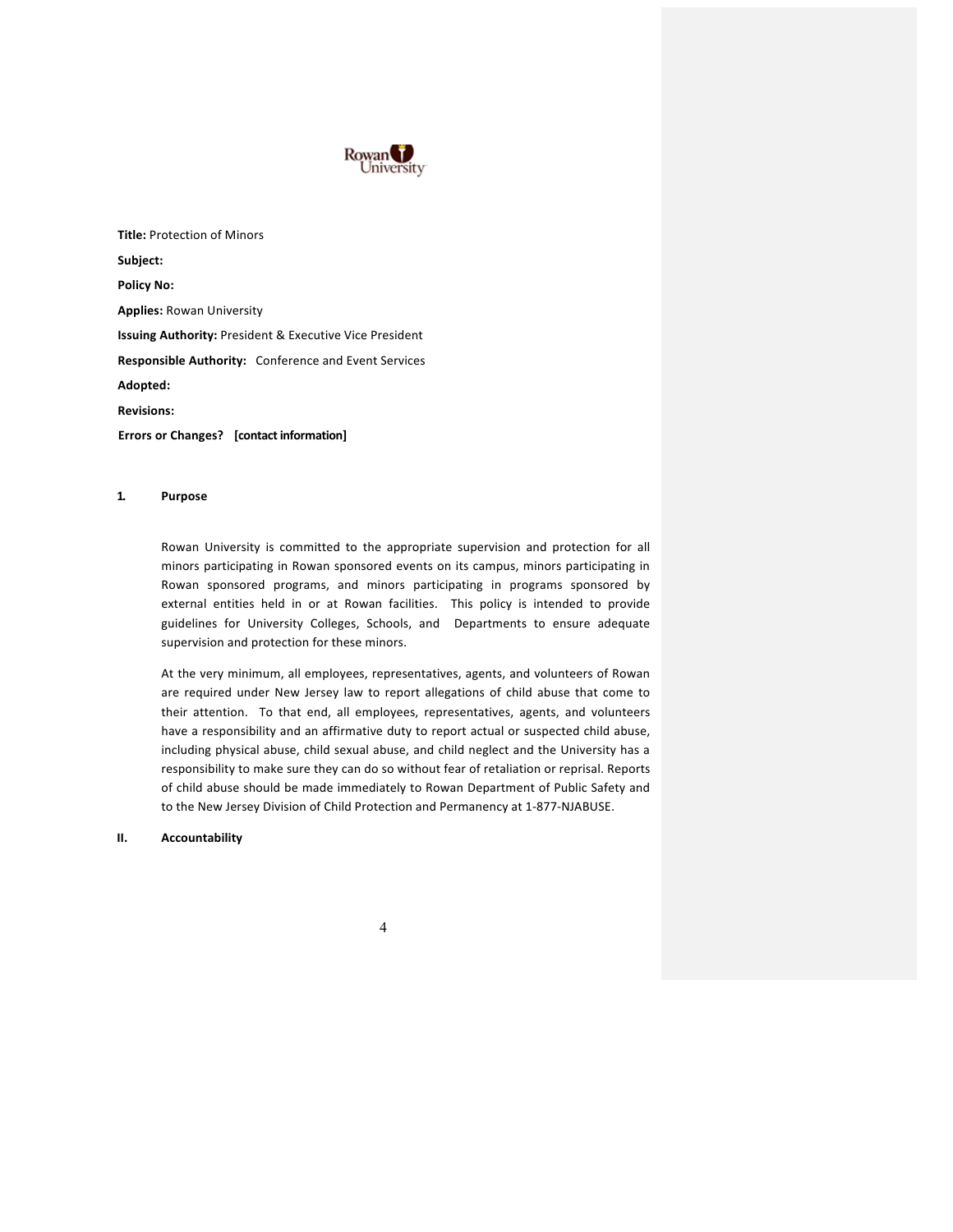This policy should be read by and is applicable to all employees, students employed by Rowan, contractors, representatives, volunteers, or agents of the schools, departments and units that are a part of Rowan University.

#### **III. Applicability**

It is the policy of Rowan University that employees, students employed by the university, contractors, representatives, volunteers, and agents have a duty to follow this policy to ensure appropriate protection and supervision of minors participating in Rowan sponsored programs, and minors participating in programs sponsored by external entities held in or at Rowan facilities. In addition, all employees, students employed by the university, representatives, agents, and volunteers are required under applicable state law to report suspected instances of abuse or neglect of a minor.

Other than the Mandatory Reporting Requirements under this policy, this policy shall not apply to Rowan's traditional academic activities involving enrolled students who are under the age of 18.

In addition, Rowan operates an early childhood educational program which is subject to additional statutory and regulatory requirements for the provision of childcare and education. Nothing stated herein is intended to limit Rowan's ability to implement additional policies for its early childhood educational program.

This policy shall not be applicable to events that are open to the public. Further, this policy shall not apply to events where children will be chaperoned by their parents or an adult chaperone who is not affiliated with Rowan during their presence in or at rowan facilities. 

## **IV.** The University complies with the following related documents:

- A. **insert any related guidance documents or on line training materials.**
- **B.** Whistleblower Policy ("Reporting Compliance & Ethics Concerns")
- **C. Lab Safety Policy**

#### **V. Attachments**

**A. Protection of Minors Registration Form**

#### **VI.** The Policy

#### **A. Definitions**

This policy is subject to the following definitions:

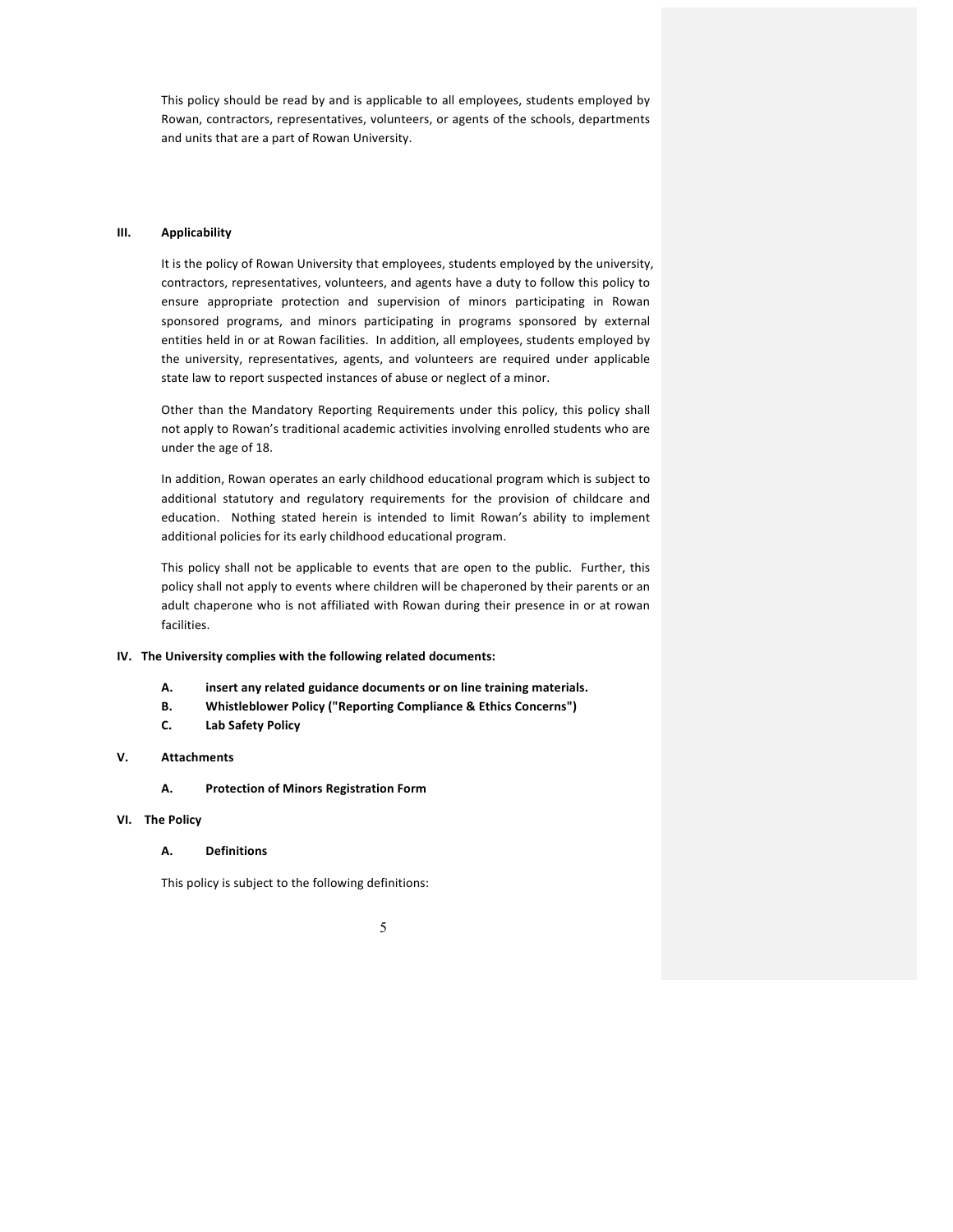**Minor** - A person under the age of eighteen (18) participating in a Rowan sponsored Program or a Program operated in or at University facilities. Please note that while all suspected instances of abuse or neglect of a minor must be reported under the Protection of Minors Policy and state law, other Policy requirements are not applicable to Students under the age of 18 who are enrolled in the Rowan undergraduate program or Summer/Winter Session courses.

**Programs** - Programs and activities offered by any academic, administrative or athletic unit of the University, or by non-University groups using University Facilities. This policy is not applicable to Programs offered or sponsored by another Entity where Rowan students, Staff, or faculty, or other affiliated individual engage in volunteer or other activities with minors (e.g., Rowan students who volunteer at Ronald McDonald House).

**Sponsoring Unit** - The academic, administrative or athletic unit of the University that offers a Program or gives approval for the use of University facilities.

Authorized Adult - Individual(s), paid or unpaid, who is(are) authorized to supervise or regularly chaperone minors. An authorized adult must be at least eighteen (18) years of age.

**Direct Contact Position or Job Title** - Position or job title that includes responsibility to exercise direct supervision, guidance, or control of minors, which may include counselors or volunteers under the age of eighteen (18) years.

**One-on-one Contact-** Interaction between any Authorized Adult and a minor without at least one other Authorized Adult, parent or legal guardian present.

**Abuse, neglect** - A child who is under the age of 18 is considered to be abused or neglected when a parent or caregiver does the following: inflicts or allows to be inflicted physical injury by other than accidental means that creates substantial harm or risk of substantial harm to the minor; fails to provide proper supervision or adequate food, clothing, shelter, education or medical care although financially able or assisted to do so to the minor; or commits or allows to be committed an act of sexual abuse against a child.

### **B. Reporting Requirements**

Anyone subject to this policy who suspects that a minor has been subject to abuse or neglect must immediately notify the Rowan Department of Public Safety at [insert number].

In addition, New Jersey law (NJSA 9:6-8.10) requires all persons who have reasonable cause to believe that a minor has been subject to abuse or neglect to report it to the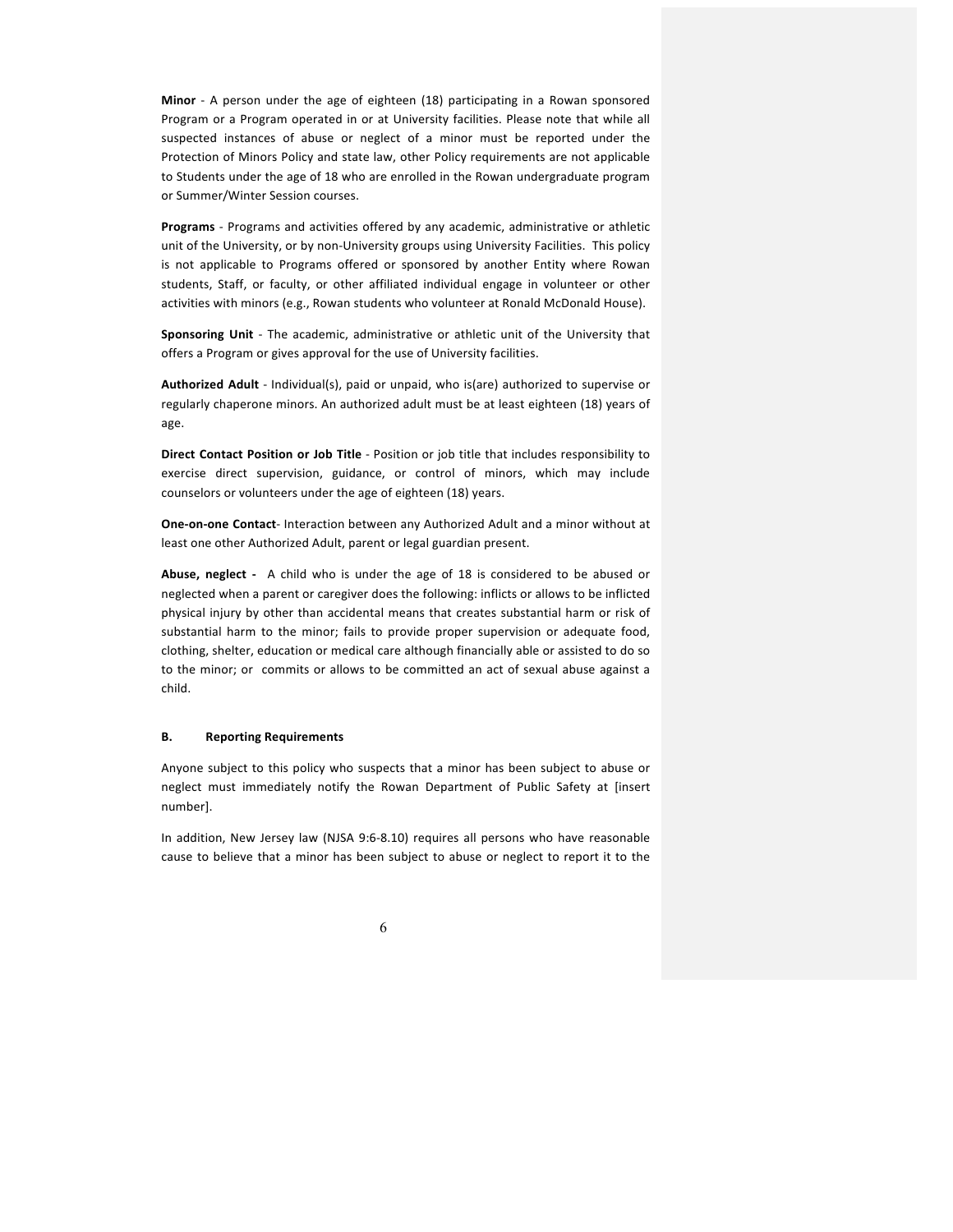New Jersey Division of Child Protection and Permanency, formerly the Division of Youth and Family Services (DYFS) at 1-877-NJABUSE (1 -877-652-2873).

The University will not retaliate against any individual who reports a reasonable belief that a minor has been subject to abuse or neglect.

## **C.** Procedures for Programs Involving Minors Operated by any Unit of Rowan **University**

Sponsoring units operating a Program involving minors (not including minors matriculated as undergraduate students or enrolled in Summer Session or Winter Session courses) must operate the Program in accordance with the following guidelines:

#### **1. Registration**

Sponsoring units operating a Program involving minors must register any Program including participants who are minors with Conference and Event Services. To register the Program, Sponsoring Departments shall complete the Registration Form and submit it to Conference and Event Services at least thirty (30) days before the Program.

### 2. Measures to prevent abuse of minors

- a. All persons must make all reasonable efforts to remove minors from dangerous or potentially dangerous situations.
- b. Criminal background investigations of Authorized Adults and those who hold Direct Contact Positions or Job Titles must be conducted.

The investigation must include both a criminal background check and a sex offender registry check. If such a background investigation indicates a record of sexually based offenses or crimes against minors, that individual may not participate in the Program. If other offenses are revealed by such a background investigation, the offenses will be reviewed by Public Safety, in consultation with Risk Management and the Office of General Counsel, to determine whether participation in the Program by that individual is permissible. Background investigations of employees who continue in employment in the Program must be repeated at least every 5 (five) years.

- c. Authorized Adults participating in programs and activities covered by the policy must not, unless required by exigent circumstances:
	- 1. Have contact with minors in one on one situations.

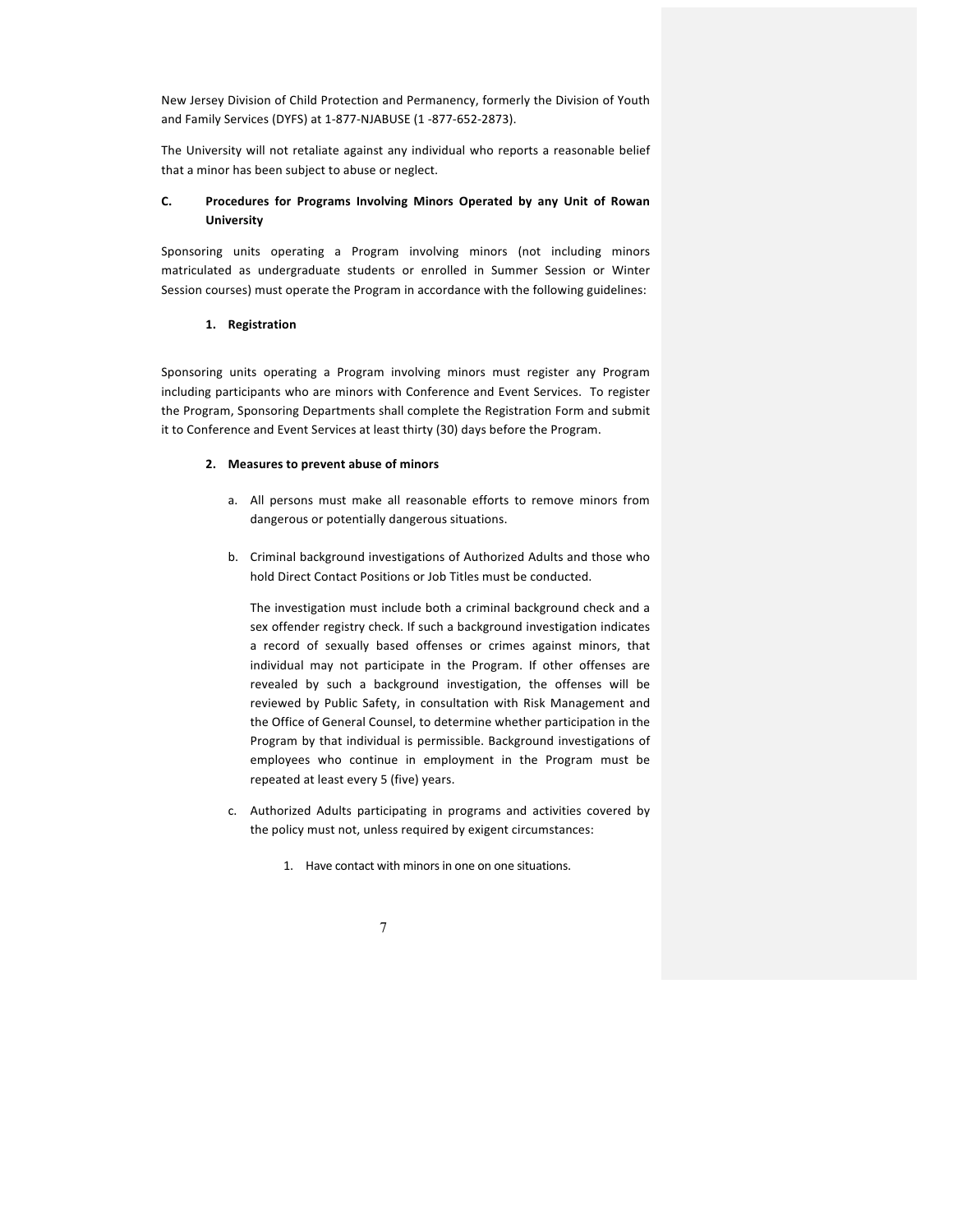- a. When feasible, there should be two or more Authorized Adults present during activities when minors are present.
- b. Where not feasible, an Authorized Adult may supervise a group of minors.
- c. Private one-on-one instruction is the accepted standard in limited educational settings, such as music lessons. In those situations, the Program shall take reasonable and appropriate measures to ensure the safety of minors. Such measures shall include at a minimum, notification to the Parents or Guardians of the minors of the intended educational setting and a signed acknowledgment of same.
- 2. Enter a minor's bedroom, bathroom facility, or similar area when that minor is staying overnight in University housing without another Authorized Adult in attendance.
- 3. Share accommodations with minors, with the exception of minors' parents or guardians sharing accommodations with their own children.
- 4. Engage in abusive conduct of any kind toward, or in the presence of, a minor.
- 5. Strike, hit, administer corporal punishment to, or touch in an inappropriate or illegal manner any minor.
- 6. Provide vehicular transportation to minors at any location, other than the driver's child(ren), except as specifically authorized in writing by the minor's parent or legal guardian.
- 7. Provide alcohol or illegal drugs to any minor.
	- a. Authorized Adults must not provide prescription drugs or any medication to a minor unless specifically authorized in writing by the parent or legal guardian as being required for the minor's care or the minor's emergency treatment.
- d. All Authorized Adults participating in a Program covered by this Policy are required to attend annual training on the conduct requirements of this Policy, on protecting minors from abuse, and on required reporting of incidents of improper conduct to the proper authorities.
- e. If an allegation of inappropriate conduct has been made against an Authorized Adult participating in a Program, that Authorized Adult shall not be permitted to participate in the Program until such allegation has been satisfactorily resolved by the University.

#### **D.** Measures to maintain adequate supervision of minors:

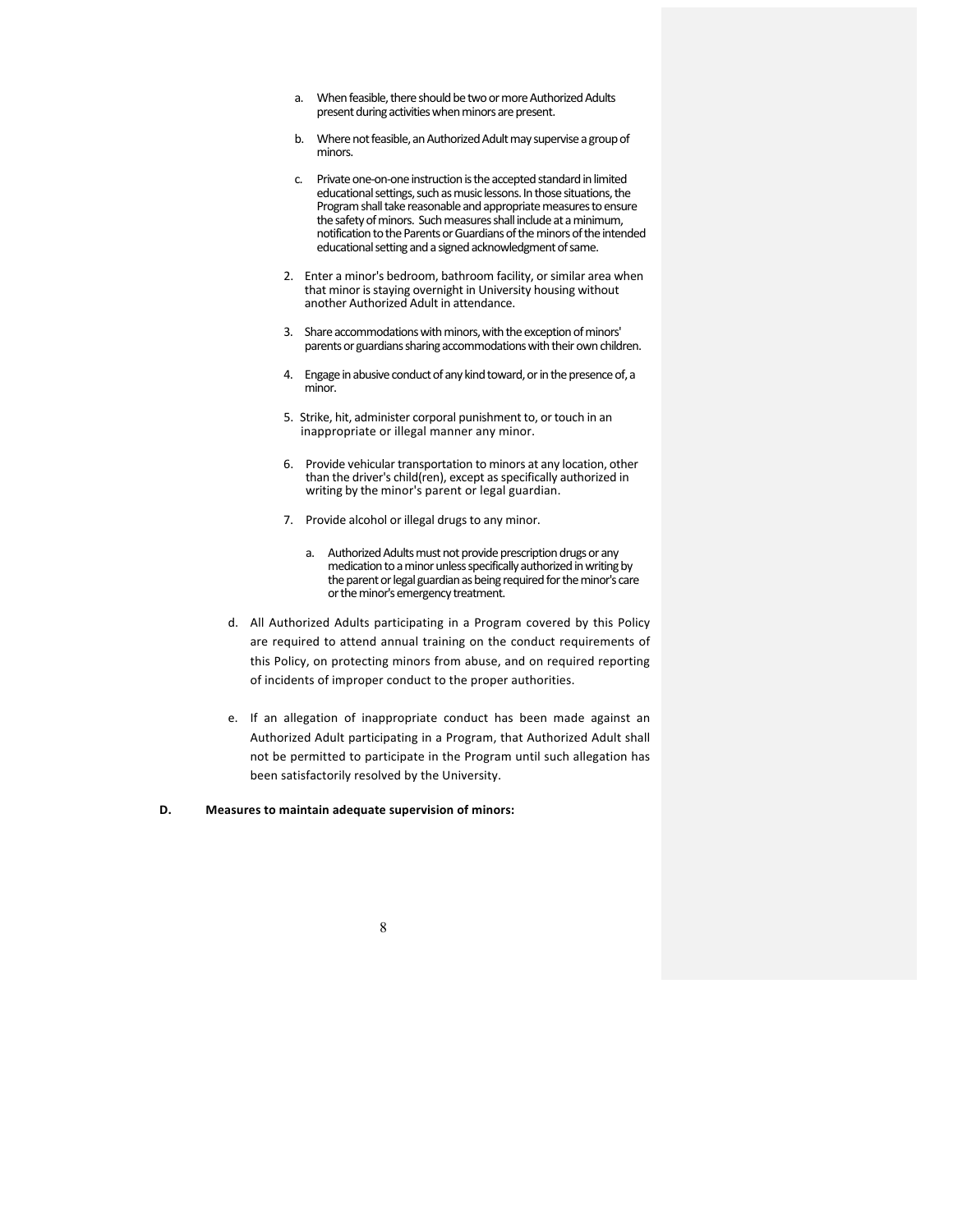- 1. Whenever feasible, all activities involving minors should be supervised by at least two or more Authorized Adults or by the minor's parent(s) or legal guardian(s) at all times.
	- a. "Adequate supervision" will depend upon the number and age of minor participants; the activity(ies) involved; the type of housing, if applicable; and age and experience of the supervisors.
- 2. Students who are at minimum 18-years-old and are participating in the program as either employees or volunteers may supervise minor participants, subject to the same policy requirements provided herein.
- 3. Where University Housing is provided, programs must adopt and implement rules and regulations for proper supervision of minors while in housing. The following minimum standards must be included:
	- a. All Programs involving housing of minors must register with Conference and Event Services and receive advance permission of the Program.
	- b. Guidelines on adequate number of staff for supervision of minors in particular activities.
	- c. Written permission signed by the parent/guardian for the minor to reside in University housing, including contact information for parents and emergency medical authorization. This permission form should be maintained by Conference and Event Services and a copy shall be provided to the Office of risk Management.
	- d. Guests of participants, if allowed, (other than a parent/legal guardian and other Program participants) are restricted to visitation in common areas only of the building, and only during approved hours specified by the Program.
	- d. The Program must comply with all security measures and procedures specified by Residential Learning.
	- e. Pre-enrollment visit programs for High School students housed overnight in residence halls must be registered with the Office of Residence Life.

## **E.** Measures to Address Medical and Emergency Situations involving Minors:

1. Authorization of and Access to Emergency Medical Services

Wheatcroft, Melissa 1/15/2016 12:17 PM

**Comment [1]:** Should we have a separate report to Residential Learning or will there be coordination between these offices?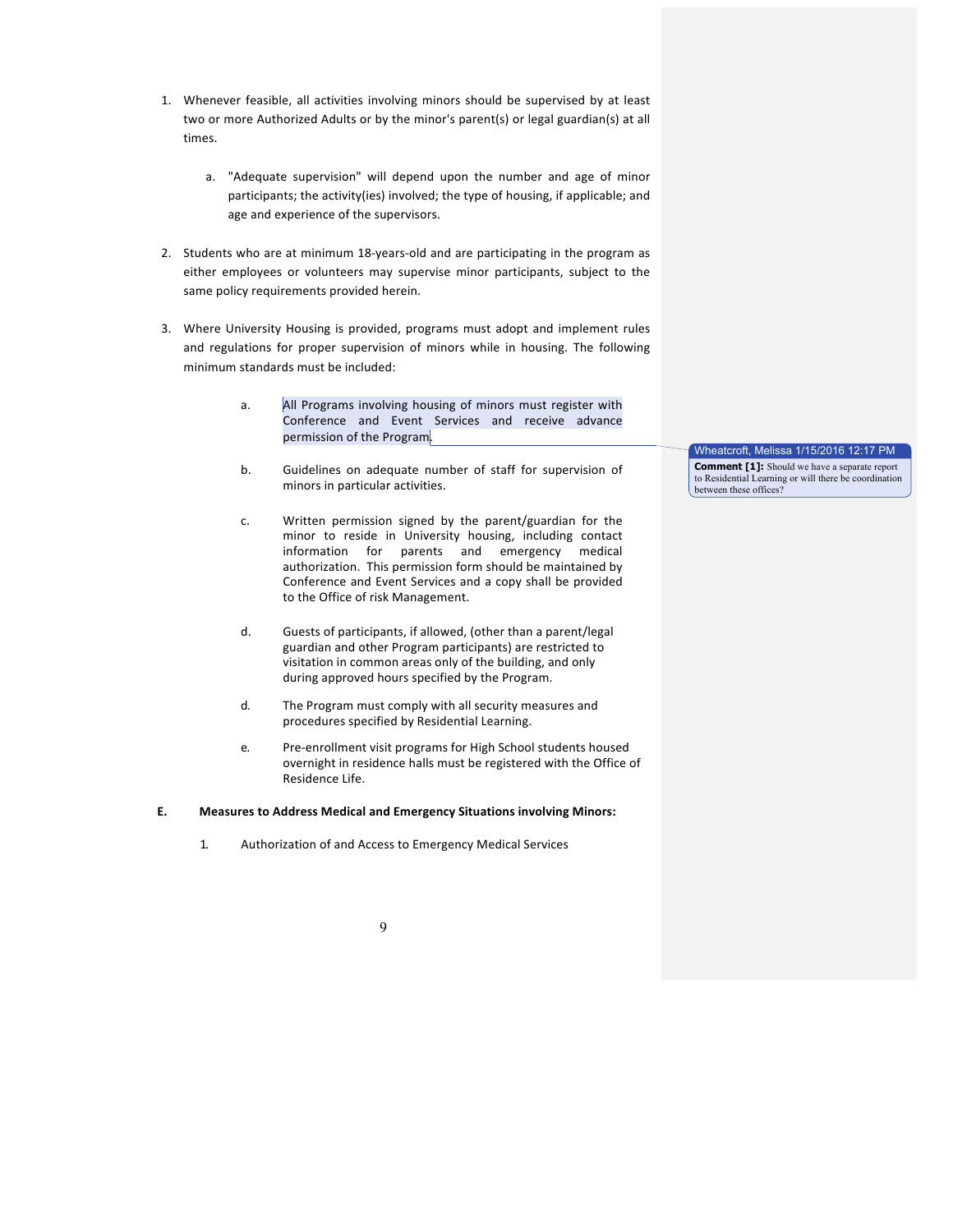- a. An authorization for medical treatment, release of medical information (HIPAA), emergency treatment and general medical liability waiver form must be completed by the parent or guardian of each participant.
- b. Programs must arrange for access to emergency medical services at all locations. Medical care appropriate for the nature of the events, expected attendance and other variables should be taken into consideration. In case of emergency, individuals must call 9-1-1.
- 2. Distribution or administration of medications
	- a. Medication may be distributed to the participant by Program staff only in accordance with written authorization from the participant's parent or legal guardian. All such medication must be provided in its original pharmacy container labeled with the participant's name, name of the medication, dosage and timing of consumption. Over-the-counter medications must be provided in the manufacturers' original container.
	- b. Staff shall keep medication in a secure location, and at the appropriate time for distribution shall meet with the participant, as appropriate given the nature of the Program.
	- c. Any medication which the participant cannot self-administer must be stored and administered by a licensed healthcare professional associated with the University. If no one is available, arrangement must be made with another health care professional in advance of the participant's arrival.
- 3. Safety measures for laboratory or research activities

All programs which include laboratory or research activities must follow appropriate safety measures approved by the Rowan Office of Environmental Health & Safety.

4. Notification of parents in an emergency

Programs must establish a procedure for the notification of the minor's parent/legal guardian in case of an emergency, including medical or behavioral problems, natural disasters, or other significant Program disruptions.

#### **F.** Policy for Programs Involving Minors Operated by Outside Parties in University Facilities **or on University Property**

Any program involving minors operated by outside parties on Rowan property or in/at Rowan Facilities must be operated consistent with the guidelines of this Policy. All contracts for the use of University facilities by outside parties for

10

Wheatcroft, Melissa 1/15/2016 12:17 PM **Comment [2]:** How do we address this today?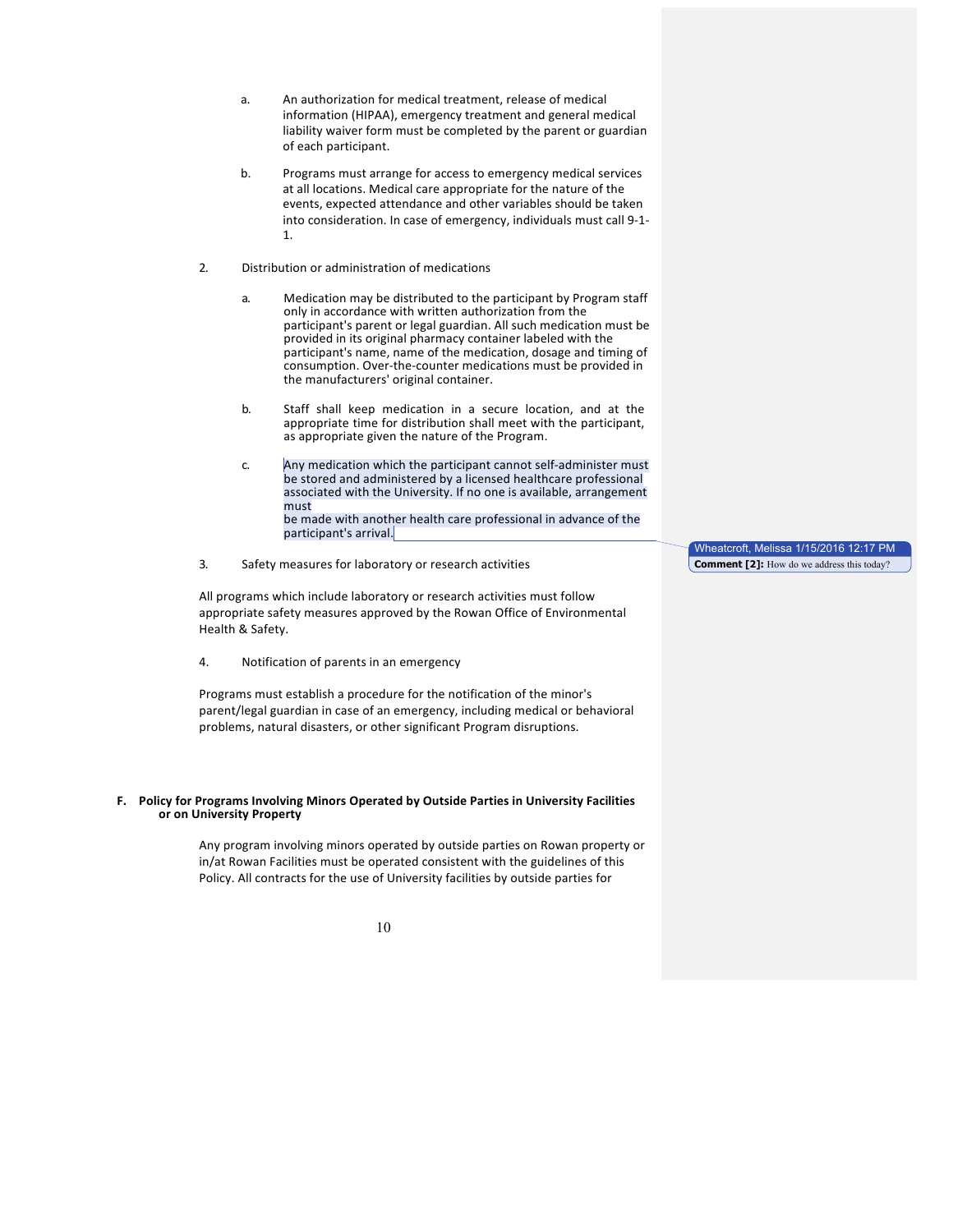programs involving minors must reference this requirement and provide a link to this Policy.

#### **G. Minors Not Participating in a Rowan Program**

Rowan is a University campus and is generally not a proper environment for Minors who are not directly accompanied by a parent or guardian unless they are registered in a Program planned for Minors and adequately supervised by adults who have the appropriate training and credentials. Accordingly, the following rules shall apply:

- Rowan students who have a Minor relative, friend or other guest
- visit them on campus for extended periods of time (e.g., overnight) must register the visitor at least 24 hours in advance of the stay by completing the guest registration form [where/how?] of the appropriate residence hall or house. The student must provide documentation that the Minor's parent or guardian approves the visit.
- Rowan students may not babysit Minors in their campus housing, including but not limited to dormitory rooms. This prohibition applies even if the student is not being paid for babysitting.
- Pursuant to other University policies and/or Federal and/or State laws and regulations, Minors should not be present in certain facilities and environments. If a parent or guardian brings his or her Minor child to work, the parent or guardian is responsible for the Minor's welfare and must ensure that the Minor child does not visit such restricted facilities or environments.
- Minors must not be left unsupervised on Rowan's campus. It is the responsibility of those who bring minors to campus (including Rowan Program Directors or those individuals designated by third party programs) to ensure appropriate and continuous supervision.

Wheatcroft, Melissa 1/15/2016 12:17 PM **Comment [3]:** What is the current process for registering overnight guests through Residential Learning? Do we allow overnight guests who are under 18?

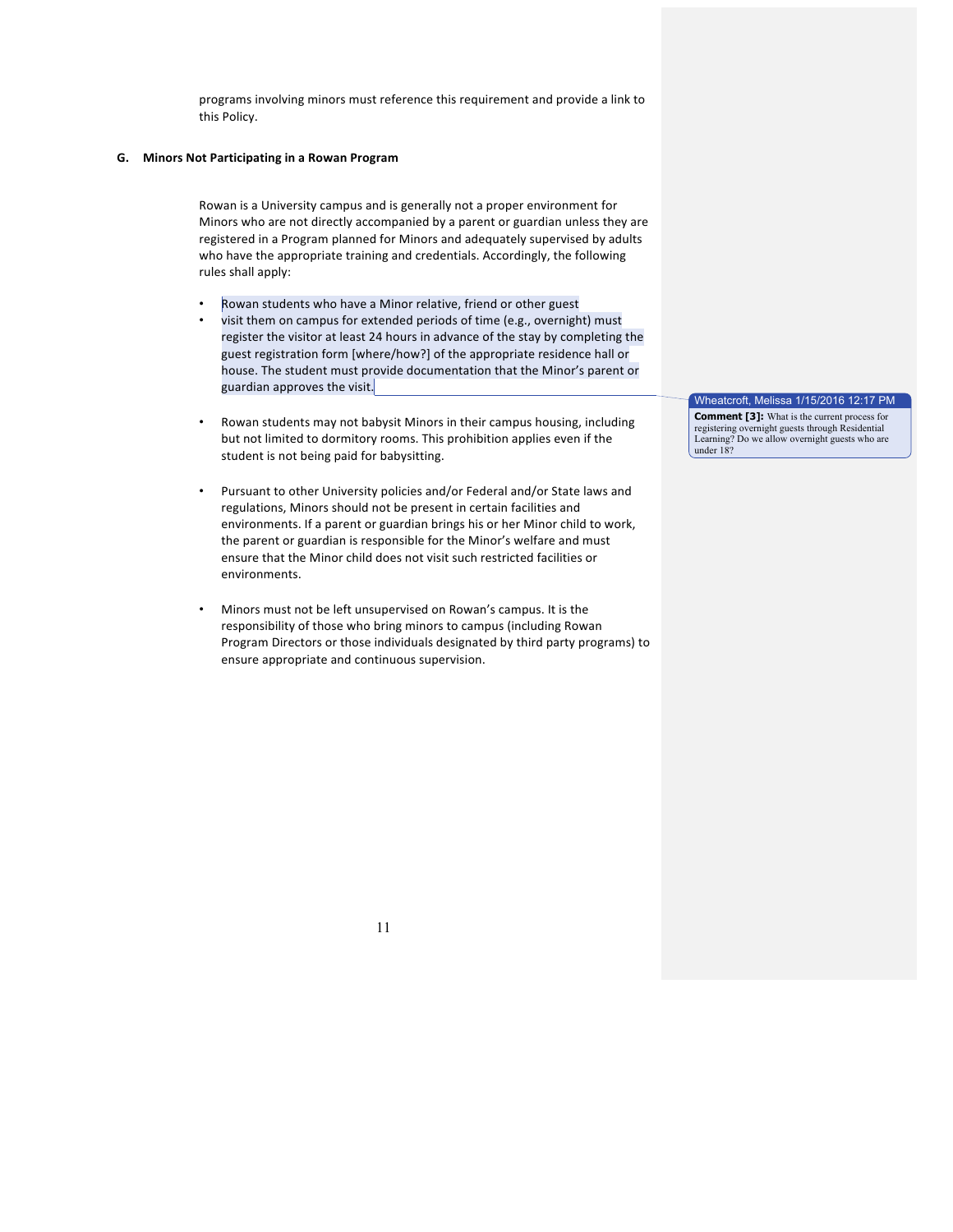|  |  | Protection of Minors Registration Form |  |
|--|--|----------------------------------------|--|
|  |  |                                        |  |

Please submit this form with the Event Request Form

|                                                                                    | I ICase subtine this form with the Event nequest Form        | Wheatcroft, Melissa 1/15/2016 12:17 PM                |  |
|------------------------------------------------------------------------------------|--------------------------------------------------------------|-------------------------------------------------------|--|
| Program Name                                                                       |                                                              | <b>Comment [4]:</b> To be placed into format for forn |  |
| Program Purpose                                                                    |                                                              |                                                       |  |
| Please attach a brief description of the Program                                   |                                                              |                                                       |  |
| <b>Contact Name</b>                                                                |                                                              |                                                       |  |
| <b>Contact Phone</b>                                                               |                                                              |                                                       |  |
| <b>Contact Email</b>                                                               |                                                              |                                                       |  |
| Secondary Contact                                                                  |                                                              |                                                       |  |
| Program Dates:                                                                     | Start/End time(s):                                           |                                                       |  |
| Is this Program new? Y/N                                                           |                                                              |                                                       |  |
| Age range of minors in Program (check all that apply): 6-12 years<br>$13-17$ years |                                                              |                                                       |  |
| Estimated number of minor participants:                                            |                                                              |                                                       |  |
|                                                                                    | Type and number of Program Personnel (check all that apply): |                                                       |  |
| Adult volunteers                                                                   | Regular employees                                            |                                                       |  |
| Professional educators                                                             | Temporary employees                                          |                                                       |  |
| College students                                                                   | Other (specify)                                              |                                                       |  |
|                                                                                    |                                                              |                                                       |  |

 $\,$  for  $\,$  forms  $\,$ 

I am aware that the Rowan Protection of Minors Policy requires all Authorized Adults in the Program to have a current criminal background check completed and on file. Further, all Authorized Adults must receive training to the requirements of this Policy.

All Programs involving minors must be operated in accordance with the requirements of the Protection of Minors Policy. By signing below, you are acknowledging your receipt of this Policy and that your Program will be operated in accordance with the requirements of this Policy.

Name and Title

Signature Date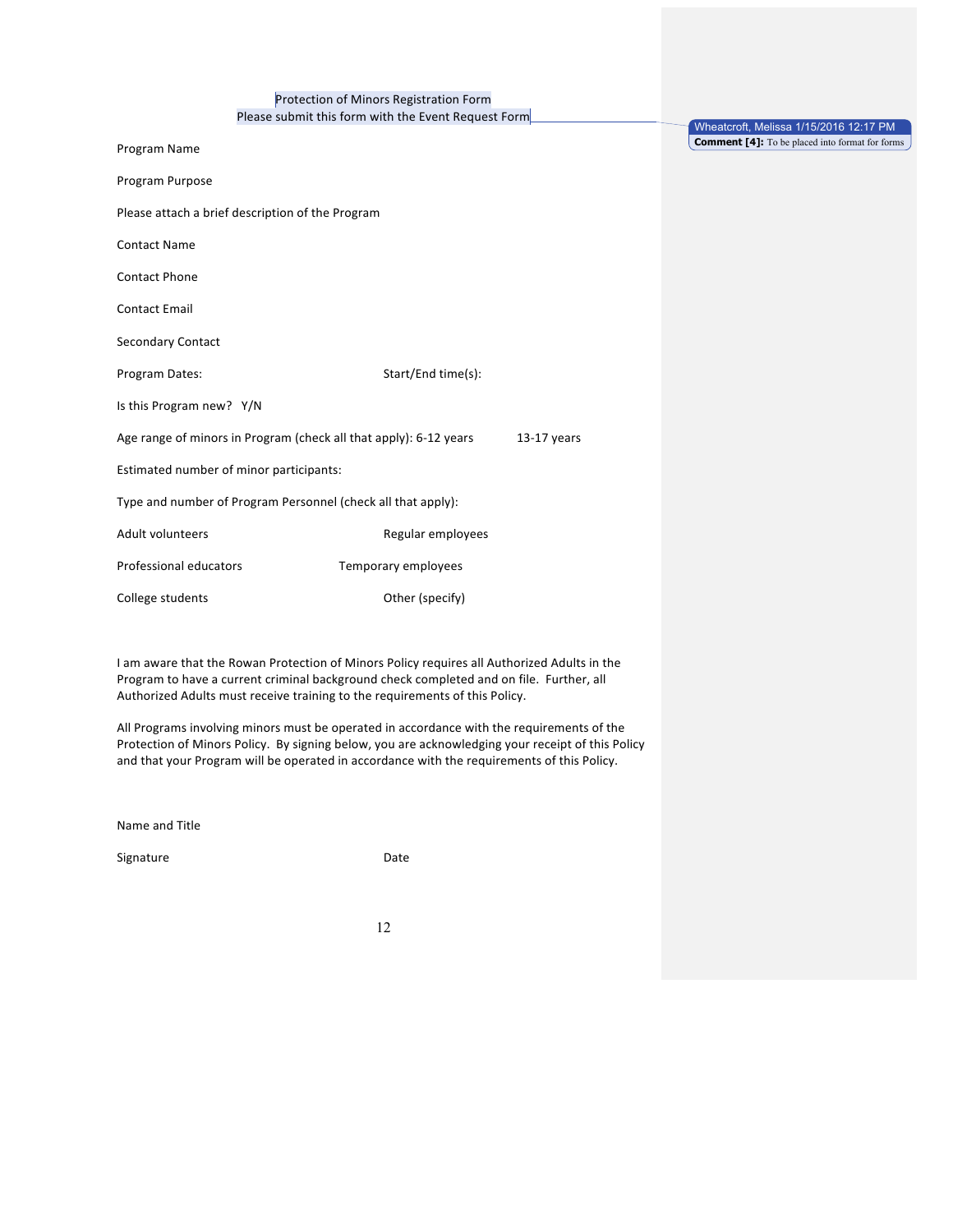**Proposal Title:** Changes to Sub-Majors: Minors, Concentrations, Specializations, Certificates of Undergraduate Study, and Area of Study Certification Program and Senate Curricular Program Definitions.

## **Sponsor(s):** Erin Herberg, Senate Curriculum Committee Chair

**Changes:** The changes in this proposal represent the recognized need to streamline and clarify sub-major/minor degrees available to students. Currently five official degree or non-degree options are available to students; some departments also offer Tracks in their programs, although neither the state nor the University recognizes that term as a curricular option. Of those six, the distinctions between specialization, concentration, track and minor are often unclear to students, parent, employers, graduate institutions and other constituencies. This proposal reduces those six options to four, making our undergraduate offerings clearer to our local constituencies; more consistent with state terminology, other institutions of higher education; and more compatible with current record keeping systems (Banner and Degree Works). Additionally this proposal more clearly defines the boundaries of each of these non-degree options, allowing the university to communicate more clearly our students' educational achievements.

## **1. Modifications to the definition and criteria for a Minor**

| <b>From</b>                              | Тο                                       |
|------------------------------------------|------------------------------------------|
| Minor Program: A grouping of             | Minor Program: A focused area of         |
| selected, related and approved courses   | study constituting 18 to 29 credit hours |
| that originate under a major degree      | of lower and upper level courses. A      |
| program. The minor has stated goals      | Minor represents a coherent area of      |
| and a suggested distribution and         | study associated with or drawn from a    |
| sequence of courses to include lower     | major or discipline, or may include      |
| and upper level. Minors shall consist of | courses from multiple programs.          |
| a minimum of 18 semester hours.          |                                          |
|                                          |                                          |

This change removes the requirement that minors must reflect a direct relationship with existing or concurrently proposed new BS/BA degrees in name and shared curriculum. This change allows programs more flexibility in creating minor area of studies embedded in majors and related to their discipline as well as allowing minor in inter-disciplinary studies.

## **2. Conversion of all existing non-degree programs known as Concentrations to Minors.**

The term *Concentration* currently identifies many non-degree programs across campus. All these programs (generally 18 to 24 credit hours) will be become *Minors* since they essentially function as minors based on the number of credit hours (see change 1 above)*.* This conversion will be implemented by the Registrar's office and will not require curriculum review, including for those concentrations that may exceed the newly upper-defined limits for a minor.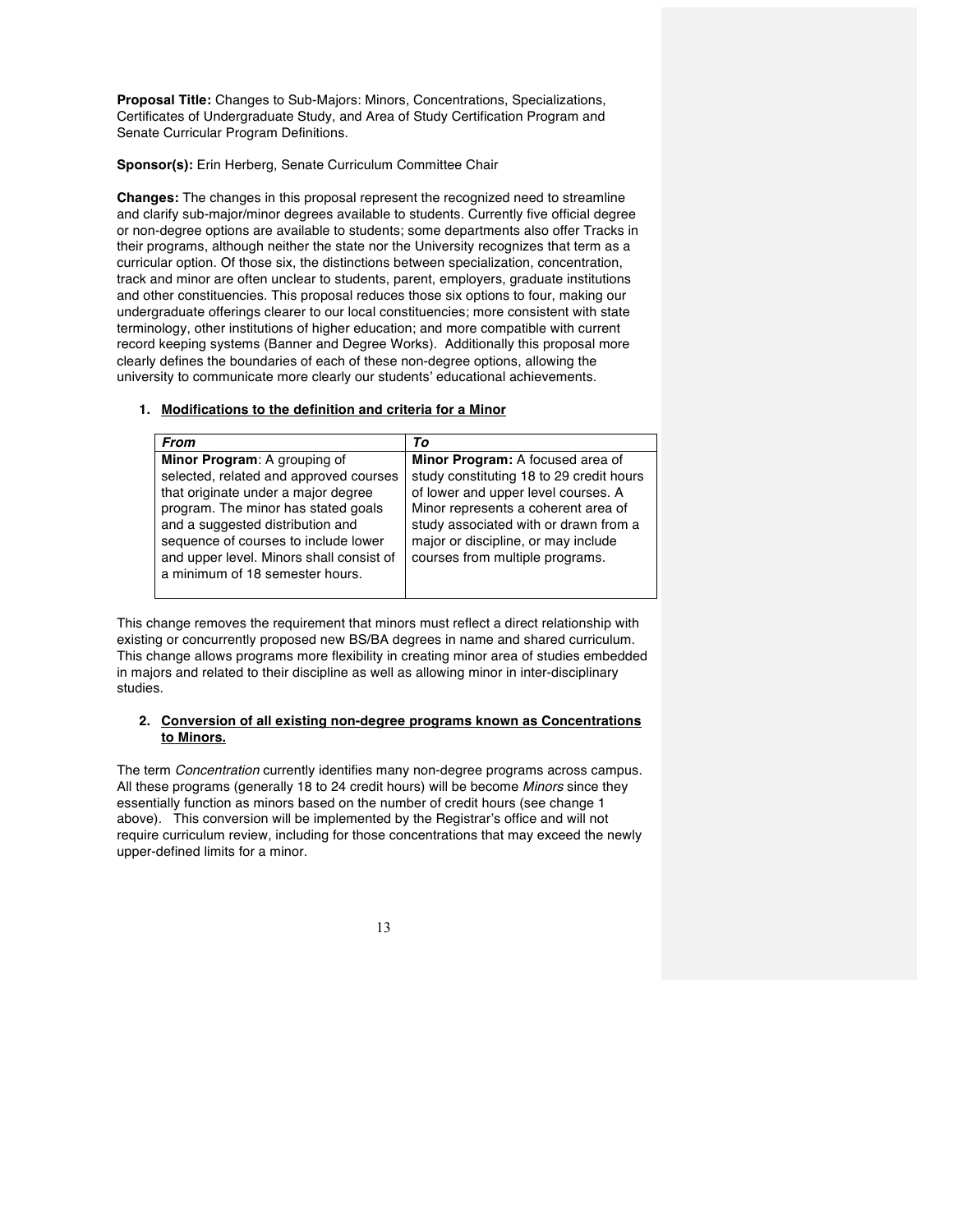All programs will be asked by the Senate Curriculum Chair to confirm this conversion for their existing concentrations. Programs that prefer not to have an existing concentration converted to a minor, or for programs where it is not appropriate to convert their concentration into a minor (such as the Honors Program) will be advised to work with the Provost's Office to determine the best alternative action.

| <b>From</b>                                                                                                                                                                                                                                                                                                                                                                                                                                                                                                                                                                                                 | Tο                                                                                                                                                                                                                                                                                                                                                                                                                                                                                                                                                                                                                   |
|-------------------------------------------------------------------------------------------------------------------------------------------------------------------------------------------------------------------------------------------------------------------------------------------------------------------------------------------------------------------------------------------------------------------------------------------------------------------------------------------------------------------------------------------------------------------------------------------------------------|----------------------------------------------------------------------------------------------------------------------------------------------------------------------------------------------------------------------------------------------------------------------------------------------------------------------------------------------------------------------------------------------------------------------------------------------------------------------------------------------------------------------------------------------------------------------------------------------------------------------|
| <b>Specialization:</b> Courses pursued by a<br>student within a major degree program<br>that are focused in a cohesive area of<br>the major program. Specializations<br>have a minimum of 12 semester hours.                                                                                                                                                                                                                                                                                                                                                                                                | Eliminated and replaced with the<br>nomenclature Concentration                                                                                                                                                                                                                                                                                                                                                                                                                                                                                                                                                       |
| <b>Concentration: A concentration has</b><br>two definitions: The first is a<br>coordinated grouping of courses in<br>disciplines that do not have major<br>degree programs or a grouping of<br>courses with a program name that<br>does not correspond to an existing<br>degree program. The second is an<br>inter/multi-disciplinary grouping of<br>courses focused on common subject<br>matter. Concentrations consists of a<br>minimum of 18 semester hours and a<br>maximum of 24 semester hours<br>Concentrations shall have stated goals<br>and a suggested distribution and<br>sequence of courses. | <b>Concentration: A focused area of</b><br>study constituting 12 to 17 credit hours<br>available to students as part of a major<br>degree. Completion of a concentration<br>is noted on students' transcripts.<br>Undergraduate degrees are not<br>required to offer Concentrations, may<br>require all students to choose a<br>Concentration, or can allow students<br>the option to choose a Concentration.<br>Concentration hours count toward the<br>total required for the major degree and<br>students must complete all degree<br>requirements for the major to receive<br>credentialing for a Concentration. |

## **3. Remove the non-degree program nomenclature of** *Specialization* **and modify the curricular criteria for the non-degree program Concentration**

While it is obviously confusing to reuse and redefine the term Concentration, and while it would be preferable to use another term (or even keep the term Specialization), this term corresponds with state terminology and the Banner degree category for a credentialing of an area of study within a major, ultimately allowing for clearer tracking, accounting, and credentialing options within Major degree programs.

## **4. Conversion of all existing non-degree programs known as Specializations to Concentrations**

The conversion of existing Specializations to Concentrations will be implemented by the Registrar's office and will not require curriculum review, so departments will not need to submit paperwork. That also applies to existing specializations that may not meet or that exceed the stated lower and upper credit hour limits for a concentration.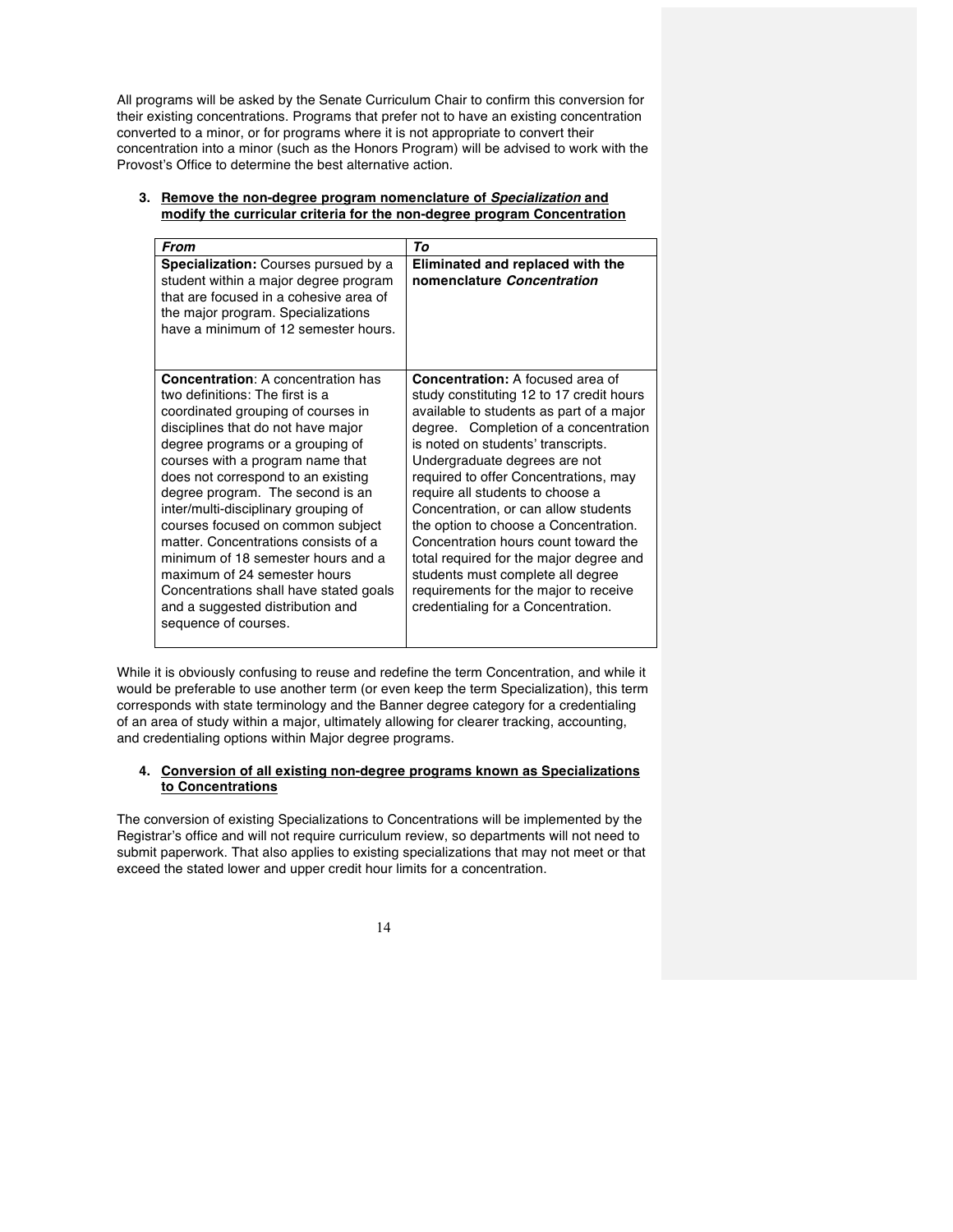**5. Modifications to the definition and criteria for a Certificate of** 

| Undergraduate Study                                                                                                                                                                                                                                                                                                                                      |                                                                                                                                                                                                                                                                                                                                                                                                                                                                                                                                                         |
|----------------------------------------------------------------------------------------------------------------------------------------------------------------------------------------------------------------------------------------------------------------------------------------------------------------------------------------------------------|---------------------------------------------------------------------------------------------------------------------------------------------------------------------------------------------------------------------------------------------------------------------------------------------------------------------------------------------------------------------------------------------------------------------------------------------------------------------------------------------------------------------------------------------------------|
| <b>From</b>                                                                                                                                                                                                                                                                                                                                              | To                                                                                                                                                                                                                                                                                                                                                                                                                                                                                                                                                      |
| <b>Certificate of Undergraduate Study:</b><br>A CUGS is a certificate of study for<br>matriculated, undergraduate students.<br>CUGS range from 12 to 16 credits.<br>CUGS offer certification of focused<br>academic study within a discipline or<br>interdisciplinary theme and are<br>designed to augment options such as<br>minors and concentrations. | <b>Certificate of Undergraduate Study:</b><br>A coherent and definable area of study<br>constituting 12 to 17 credit hours of<br>focused course work (4 courses) that is<br>not as extensive as a minor.<br>Completion of the certificate is noted on<br>students' transcripts and is intended as<br>a supplement to majors, minors, and<br>concentrations and may be open to non-<br>matriculated students.                                                                                                                                            |
|                                                                                                                                                                                                                                                                                                                                                          | This Certificate may require additional<br>prerequisites associated with upper-<br>level courses or a prerequisite to for the<br>certificate itself (a maximum of 6 credit<br>hours).                                                                                                                                                                                                                                                                                                                                                                   |
|                                                                                                                                                                                                                                                                                                                                                          | The Certificate may be restricted to<br>students outside an undergraduate<br>degree or minor, or specialization<br>related to the Certificate of<br>Undergraduate Study. Students may<br>only double count only one course (3 to<br>4 credits) from another single major,<br>minor, or other certificate of<br>undergraduate program they<br>concurrently completing to fulfill the<br>requirements for a Certificate of<br>Undergraduate Study. A minimum of 6<br>credit hours of the certificates' core<br>course work must be completed at<br>Rowan. |

These minor modifications to the existing Certificate of Undergraduate reflect the increased role they will have in providing educational opportunities for our students (matriculated and non-matriculated students) in defined focus areas. Allowing prerequisites within or for the certificate allows for the development of advanced or specialized certificates. Restricting the number of credits that can be double-counted in the certificate and any other single major degree, minor, or other concentration thwarts potential danger of over-credentialing and misrepresentation of educational achievement. The requirement that a minimum number of credit hours for the Certificate be completed at Rowan was part of the original Certificate of Undergraduate Study proposal (proposal 13-14-9011).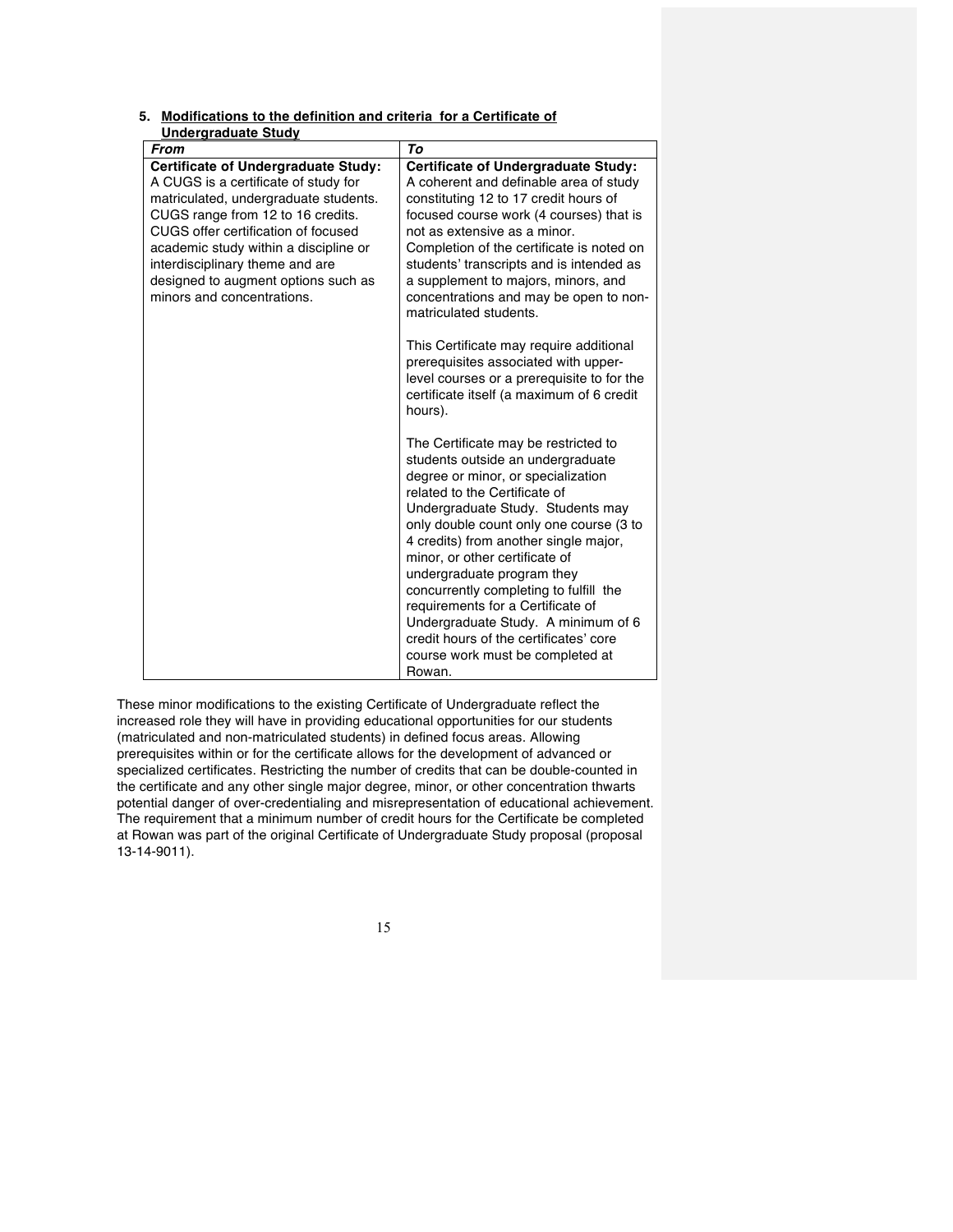## **6. Modifications to the definition and criteria to the Area of Study Certification Program**

| From                                                                                                                                                                                                                            | Tο                                                                                                                                                                                                                           |
|---------------------------------------------------------------------------------------------------------------------------------------------------------------------------------------------------------------------------------|------------------------------------------------------------------------------------------------------------------------------------------------------------------------------------------------------------------------------|
| Area of Study Certification Program:<br>An undergraduate program (Post-Bac)<br>comprised of a coherent pattern of<br>courses (18-30 semester hours).<br>Normally, the program is open only to<br>graduates, but other qualified | <b>Certificate of Post-Bachelorette</b><br><b>Study:</b> a focused program of<br>undergraduate study beyond a<br>bachelor's degree consisting of 18 to<br>30 credit hours. The post-<br>baccalaureate is intended to prepare |
| individuals may apply.                                                                                                                                                                                                          | students professionally or for future<br>graduate work.                                                                                                                                                                      |

This change clarifies the difference between this certificate, which historically has functioned as certification for post-baccalaureate study and the Certificate of Undergraduate Study.

| 7. Modifications and corrections to curricular definitions for degree and non-  |
|---------------------------------------------------------------------------------|
| degree programs. These definitions will appear on the Senate Curriculum website |
| and will quide curricular review.                                               |

| <b>From</b>                            | To                                                                                       |
|----------------------------------------|------------------------------------------------------------------------------------------|
| Major Program: A pattern of            | Major: Bachelor of Arts/Bachelor of                                                      |
| courses, normally within a discipline, | <b>Science:</b> A focused area of study that                                             |
| as required for an undergraduate       | results in an undergraduate degree. All                                                  |
| degree.                                | major degree programs will have a                                                        |
|                                        | minimum of at 12 credit hours of common                                                  |
|                                        | coursework that all students are required                                                |
|                                        | to complete in addition to any                                                           |
|                                        | specializations, restricted electives,                                                   |
|                                        | advisory tracks of study, or other program                                               |
|                                        | options.                                                                                 |
|                                        | A Bachelor of Arts: 30 to 39 credit hours of<br>focused course work, which combined with |
|                                        | free electives (21 to 39 credit hours) and                                               |
|                                        | general education requirements (42 to 60                                                 |
|                                        | credit hours)* result in a total of 120 credit                                           |
|                                        | hours and graduation.                                                                    |
|                                        | A Bachelor of Science: 60-64 credit hours                                                |
|                                        | of focused course work, which combined                                                   |
|                                        | with free electives (4 to 18 credit hours)                                               |
|                                        | and general education requirements (42 to                                                |
|                                        | 54 credit hours) * result in a total of 120 to                                           |
|                                        | 122 semester hours and graduation.                                                       |
|                                        |                                                                                          |
|                                        | Specialized Bachelor of Arts or Bachelor                                                 |
|                                        | of Science: 60+ credit hours of hours of                                                 |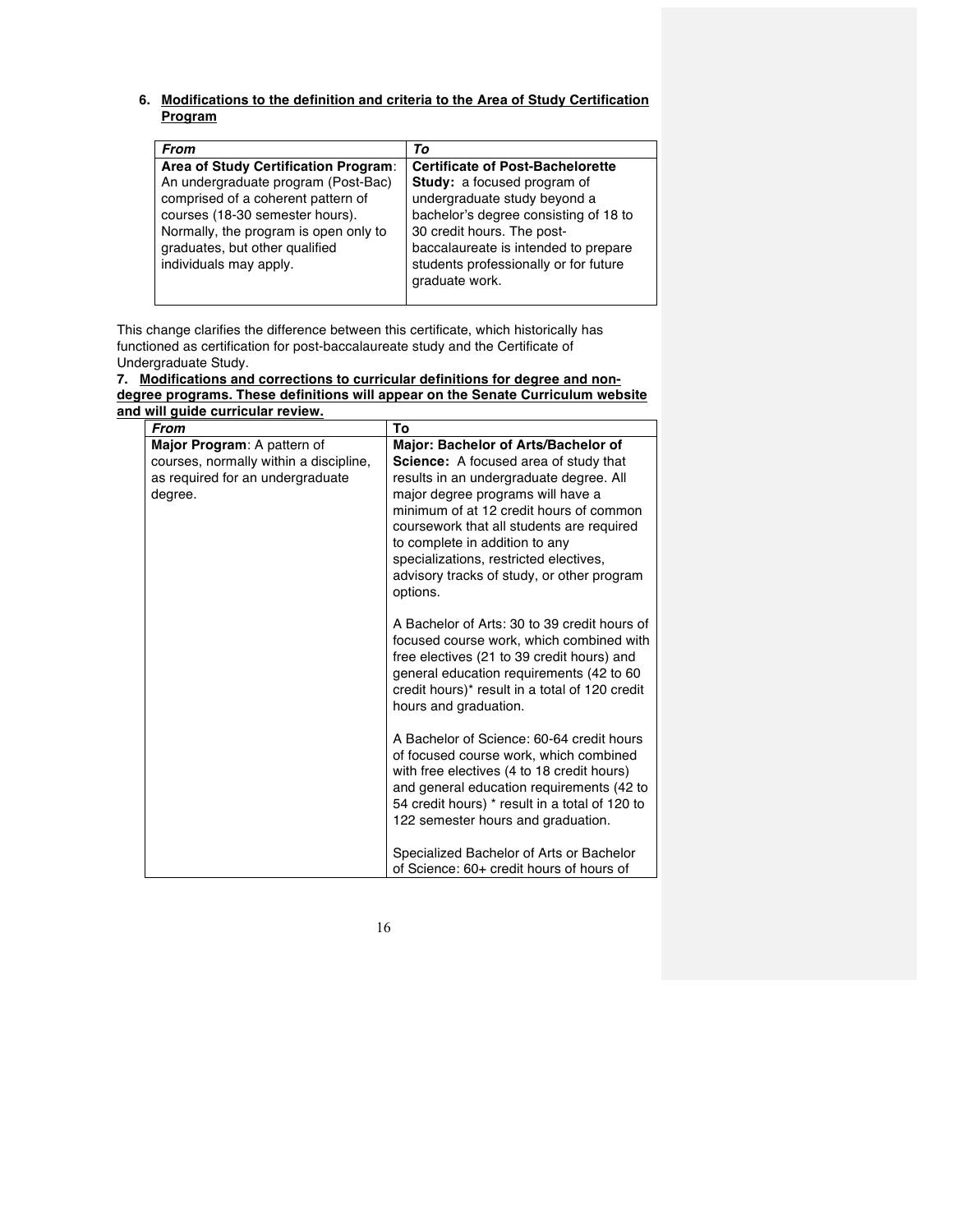| From                                                                                                                                                                                                                                                                                         | To                                                                                                                                                                                                                                                                                                                                      |
|----------------------------------------------------------------------------------------------------------------------------------------------------------------------------------------------------------------------------------------------------------------------------------------------|-----------------------------------------------------------------------------------------------------------------------------------------------------------------------------------------------------------------------------------------------------------------------------------------------------------------------------------------|
|                                                                                                                                                                                                                                                                                              | focused course work which combined with<br>free electives (0-18) and with general<br>education requirements (42 credit hours)*<br>and free electives result in a minimum of a<br>120 credit hours.                                                                                                                                      |
|                                                                                                                                                                                                                                                                                              | While special circumstances may warrant<br>a proposed major to vary in the<br>recommended credit hour structure, the<br>variation will need to be sufficiently<br>explained and justified in the program<br>proposal.                                                                                                                   |
|                                                                                                                                                                                                                                                                                              | All New BA/BS degrees require<br>preliminary Board of Trustees approval<br>before being submitted to the university<br>curriculum process. This initial approval is<br>coordinated with the Provost's Office. New<br>Degree Proposals also require formal<br>State and final Board of Trustees approval<br>before final implementation. |
|                                                                                                                                                                                                                                                                                              | *These credit hour divisions do not reflect<br>the new Rowan Core and will change<br>upon its implementation.                                                                                                                                                                                                                           |
| Minor Program: A grouping of<br>selected, related and approved<br>courses that originate under a major<br>degree program. The minor has<br>stated goals and a suggested<br>distribution and sequence of courses<br>to include lower and upper level.<br>Minors shall consist of a minimum of | Minor: A focused area of study<br>constituting 18 to 29 credit hours of lower<br>and upper level courses. A Minor<br>represents a coherent area of study<br>associated with or drawn from a major or<br>discipline, or may include courses from<br>multiple programs.                                                                   |
| 18 semester hours.                                                                                                                                                                                                                                                                           | Minors that are inter/multidisciplinary need<br>to be housed and administered by a<br>specific department or departments                                                                                                                                                                                                                |
|                                                                                                                                                                                                                                                                                              | While special circumstances may warrant<br>a proposed Minor to vary in the<br>recommended credit hours, the variation<br>will need to be sufficiently explained and<br>justified in the program proposal.                                                                                                                               |
|                                                                                                                                                                                                                                                                                              | All new Minor degree programs require<br>notification to the State and the Board of<br>Trustees by the Provost Office before final<br>implementation.                                                                                                                                                                                   |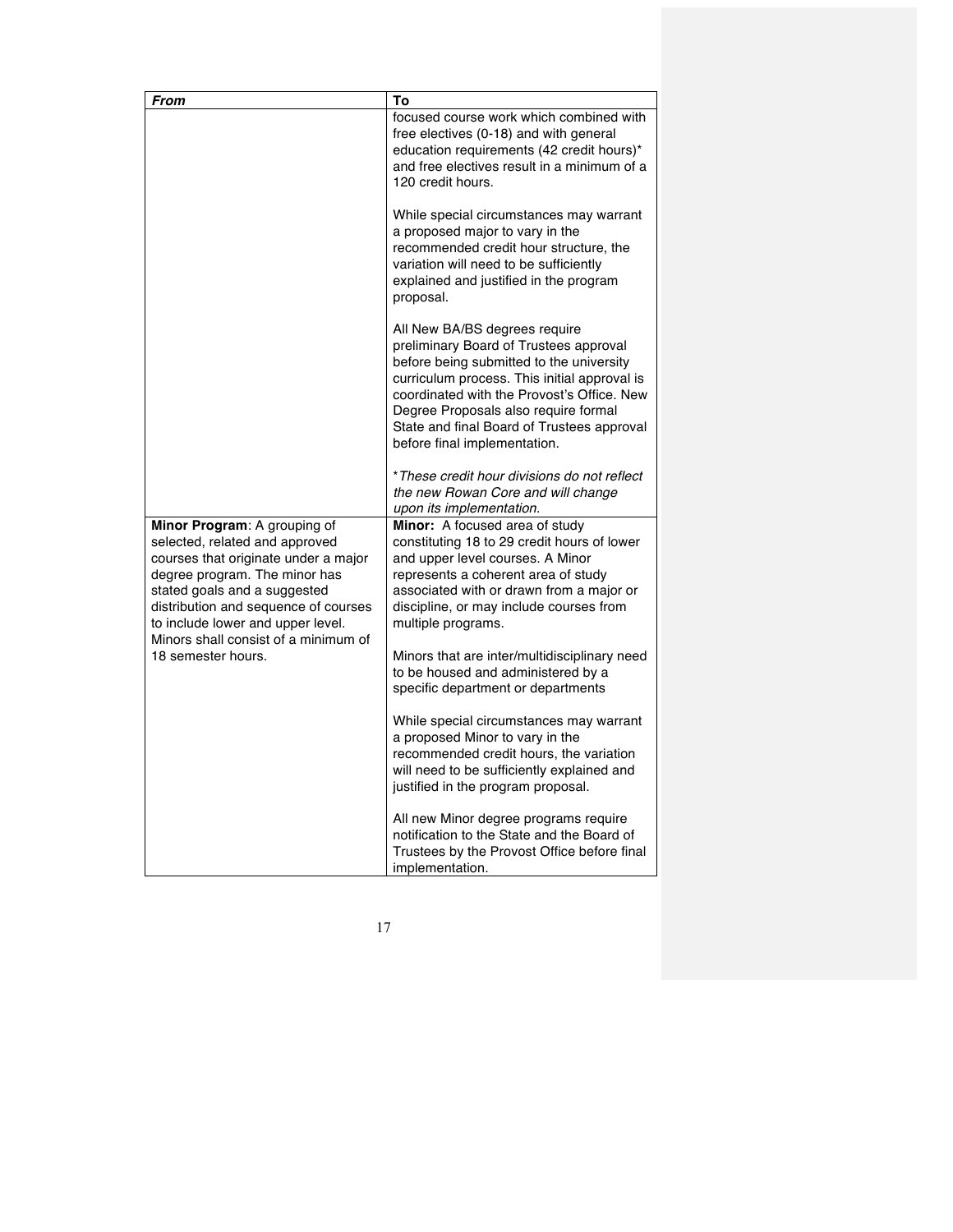| From                                      | To                                              |
|-------------------------------------------|-------------------------------------------------|
| <b>Concentration: A concentration has</b> | Concentration: A focused area of study          |
| two definitions: The first is a           | constituting 12 to 17 credit hours available    |
| coordinated grouping of courses in        | to students as part of a major degree.          |
| disciplines that do not have major        | Completion of a Concentration is noted on       |
| degree programs or a grouping of          | students' transcripts. Undergraduate            |
| courses with a program name that          | degrees are not required to offer               |
| does not correspond to an existing        | Concentrations, but they may require all        |
| degree program.                           | students to choose a concentration, or can      |
| The second is an inter/multi-             | provide students the option to choose a         |
| disciplinary grouping of courses          | Concentration. Concentration hours count        |
| focused on common subject matter.         | toward the total required for the major         |
|                                           | degree and students must complete all           |
| Concentrations consist of a minimum       | degree requirements for the Major to            |
| of 18 semester hours and a maximum        | receive credentialing for a Concentration.      |
| of 24 semester hours Concentrations       |                                                 |
| shall have stated goals and a             | While special circumstances may warrant         |
| suggested distribution and sequence       | a proposed Concentration to vary in the         |
| of courses.                               | recommended credit hours, the variation         |
|                                           | will need to be sufficiently explained and      |
|                                           | justified in the program proposal.              |
|                                           | All new Concentrations require notification     |
|                                           | to the State and the Board of Trustees by       |
|                                           | the Provost Office before final                 |
|                                           | implementation                                  |
|                                           |                                                 |
| Specialization: Courses pursued by        | <b>Eliminated</b>                               |
| a student within a major degree           |                                                 |
| program that are focused in a             |                                                 |
| cohesive area of the major program.       |                                                 |
| Specializations have a minimum of 12      |                                                 |
| semester hours.                           |                                                 |
|                                           |                                                 |
| <b>Certificate of Undergraduate Study</b> | <b>Certificate of Undergraduate Study:</b><br>A |
| (CUGS): A CUGS is a certificate of        | coherent and definable area of study            |
| study for matriculated, undergraduate     | constituting four courses totaling 12 to 17     |
| students. CUGS range from 12 to 16        | credit hours of focused course work.            |
| credits. CUGS offer certification of      | Completion of the certificate is noted on       |
| focused academic study within a           |                                                 |
|                                           | students' transcripts and is intended as a      |
| discipline or interdisciplinary theme     | supplement to majors, minors, and               |
| and are designed to augment options       | concentrations and may be open to non-          |
| such as minors and concentrations. A      | matriculated students.                          |
| CUGS proposal should specify the          | This Certificate may require additional         |
| population of students for whom the       | prerequisites associated with upper-level       |
| certificate is intended and the           | courses or a prerequisite to for the            |
| educational (and if appropriate,          | certificate itself (a maximum of 6 credit       |
| professional) benefit for students. The   | hours).                                         |
| balance of lower- and upper-level         |                                                 |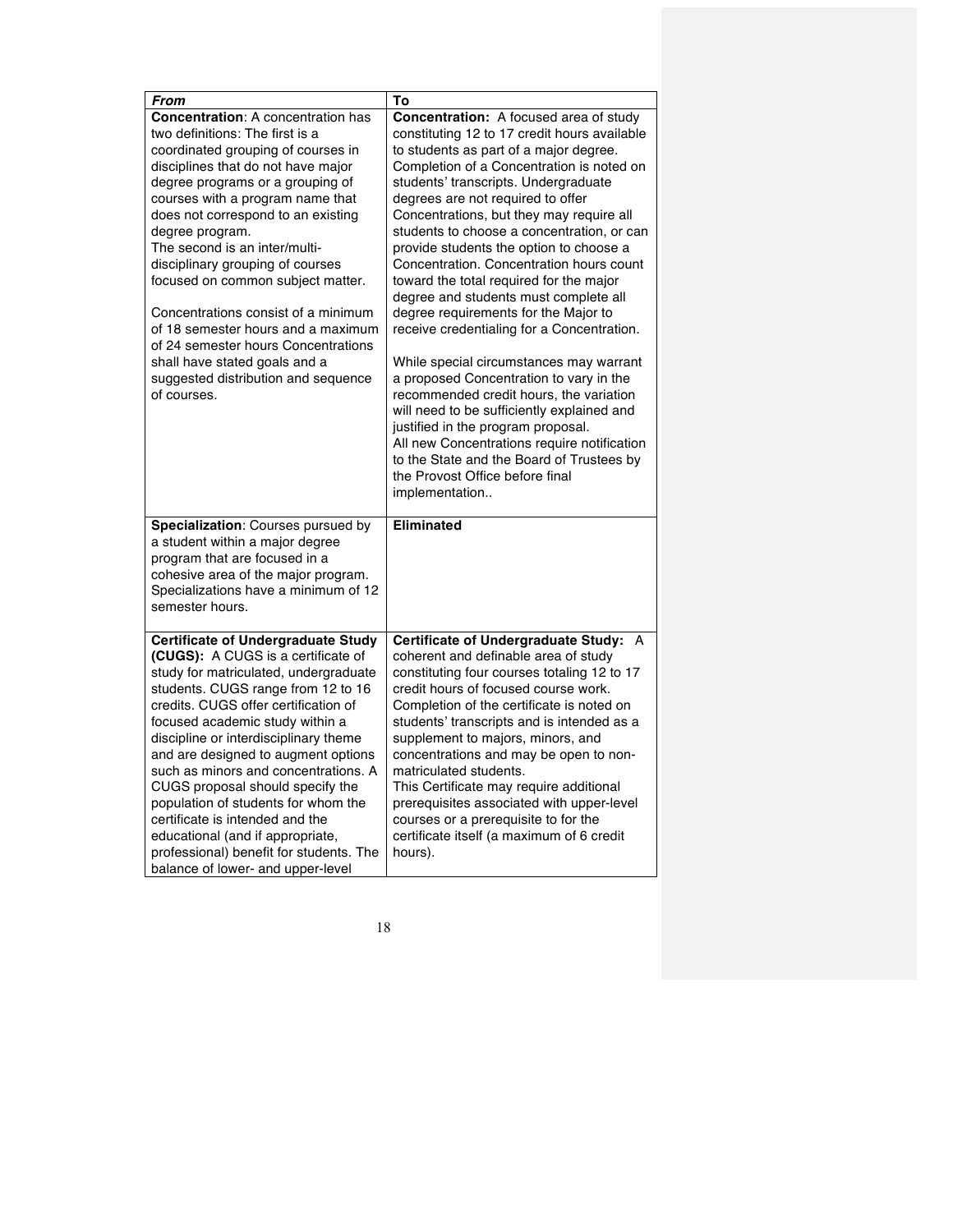| From                         | To                                             |
|------------------------------|------------------------------------------------|
| requirements in light of the | The Certificate may be restricted to           |
| educational intent should be | students outside an undergraduate degree       |
| explained and justified.     | or minor, or specialization related to the     |
|                              | Certificate of Undergraduate Study.            |
|                              | Students may only double count one             |
|                              | course (3 to 4 credits) from another single    |
|                              | major, minor, or other certificate of          |
|                              | undergraduate program they concurrently        |
|                              | completing to fulfill the requirements for a   |
|                              | Certificate of Undergraduate Study. A          |
|                              | minimum of 6 to 8 credit hours of the          |
|                              | certificate's core course work must be         |
|                              | completed at Rowan.                            |
|                              | Any variation to the recommended credit        |
|                              | hours for the Certificate of Undergraduate     |
|                              | Study needs to be explained and justified      |
|                              | in the certificate proposal. Additionally, the |
|                              | proposal should specify the intended           |
|                              | student population (matriculated or non-       |
|                              | matriculated, majors, etc.) and the            |
|                              | educational (and if appropriate,               |
|                              | professional) benefit for students. The        |
|                              | balance of lower- and upper-level              |
|                              | requirements, as well as prerequisites,        |
|                              | should also be explained and justified in      |
|                              | the certificate proposal.                      |
|                              | All new Certificates of Undergraduate          |
|                              | Studies require notification to the State      |
|                              | and the Board of Trustees by the Provost       |
|                              | Office before final implementation.            |
|                              | <b>Tracks:</b> a recommended selection of      |
|                              | courses within a degree program or minor       |
|                              | that represents a focused area of study (or    |
|                              | banks of courses) and also completes           |
|                              | defined requirements for degree                |
|                              | completion. Tracks are informal advisory       |
|                              | pathways. For example, a program may           |
|                              | require a student to complete 12 credit        |
|                              | hours program electives out of 8 courses.      |
|                              | Those 8 courses could be divided into two      |
|                              | banks and by completing 4 courses in one       |
|                              | of those banks, the student completes the      |
|                              | existing degree requirements while             |
|                              | focusing in a specific area. Tracks are        |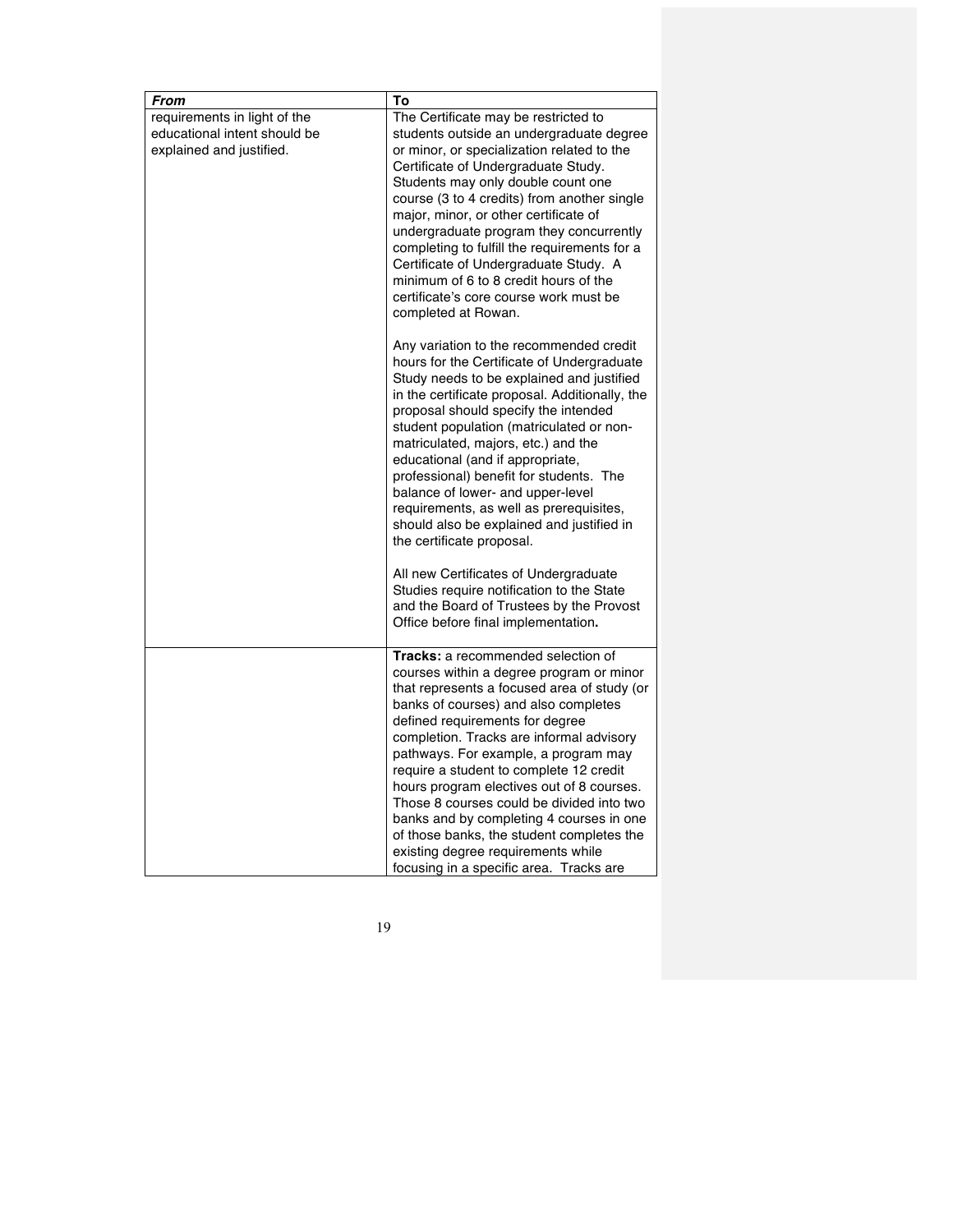| <b>From</b>                                                                                                                                                                                                                       | To                                                                                                                                                                                                                                                                                                                                                                                                                                                                                                                                                                                                               |
|-----------------------------------------------------------------------------------------------------------------------------------------------------------------------------------------------------------------------------------|------------------------------------------------------------------------------------------------------------------------------------------------------------------------------------------------------------------------------------------------------------------------------------------------------------------------------------------------------------------------------------------------------------------------------------------------------------------------------------------------------------------------------------------------------------------------------------------------------------------|
|                                                                                                                                                                                                                                   | non-curricular (they do not require<br>curriculum review), are totally internal to                                                                                                                                                                                                                                                                                                                                                                                                                                                                                                                               |
|                                                                                                                                                                                                                                   | the program, and students receive no                                                                                                                                                                                                                                                                                                                                                                                                                                                                                                                                                                             |
|                                                                                                                                                                                                                                   | credentials for completing the track.                                                                                                                                                                                                                                                                                                                                                                                                                                                                                                                                                                            |
| <b>Area of Study Certification</b>                                                                                                                                                                                                | <b>Certificate of Post-Baccalaureate</b>                                                                                                                                                                                                                                                                                                                                                                                                                                                                                                                                                                         |
| <b>Program:</b> An undergraduate program<br>(Post-Bac) comprised of a coherent<br>pattern of courses (18-30 semester<br>hours). Normally, the program is open<br>only to graduates, but other qualified<br>individuals may apply. | Study: a focused program of<br>undergraduate study beyond a bachelor's<br>degree consisting of 18 to 30 credit hours.<br>The post-baccalaureate is intended to<br>prepare students professionally or for<br>future graduate work.                                                                                                                                                                                                                                                                                                                                                                                |
|                                                                                                                                                                                                                                   | Any variation to the recommended credit<br>hours for the needs to be explained and<br>justified in the Certificate of Post-<br>Baccalaureate Study proposal.<br>Additionally, the proposal should specify<br>the student population the certificate is<br>intended and the educational or<br>professional benefit for students. The<br>balance of lower- and upper-level<br>requirements should also be explained<br>and justified.<br>All new Certificates of Post- Baccalaureate<br>Study require notification to the State and<br>the Board of Trustees by the Provost<br>Office before final implementation. |
|                                                                                                                                                                                                                                   |                                                                                                                                                                                                                                                                                                                                                                                                                                                                                                                                                                                                                  |
| Graduate Program: A pattern of<br>courses, normally within a discipline,<br>leading to graduate certification,<br>master's degree or doctoral degree.                                                                             | <b>Master of Science/Master of Art</b><br>Degree: a focused program of graduate<br>study consisting 30 to 36 credit hours.                                                                                                                                                                                                                                                                                                                                                                                                                                                                                       |
|                                                                                                                                                                                                                                   | Admission requirements are defined by<br>the program or department in consultation<br>with Global Learning and Partnerships.                                                                                                                                                                                                                                                                                                                                                                                                                                                                                     |
|                                                                                                                                                                                                                                   | All new graduate MA/MS degrees require<br>preliminary Board of Trustees approval<br>before being submitted to the university<br>curriculum process. This initial approval is<br>coordinated with the Provost's Office. New<br>Degree Proposals also require formal<br>State and final Board of Trustees approval<br>before final implementation.                                                                                                                                                                                                                                                                 |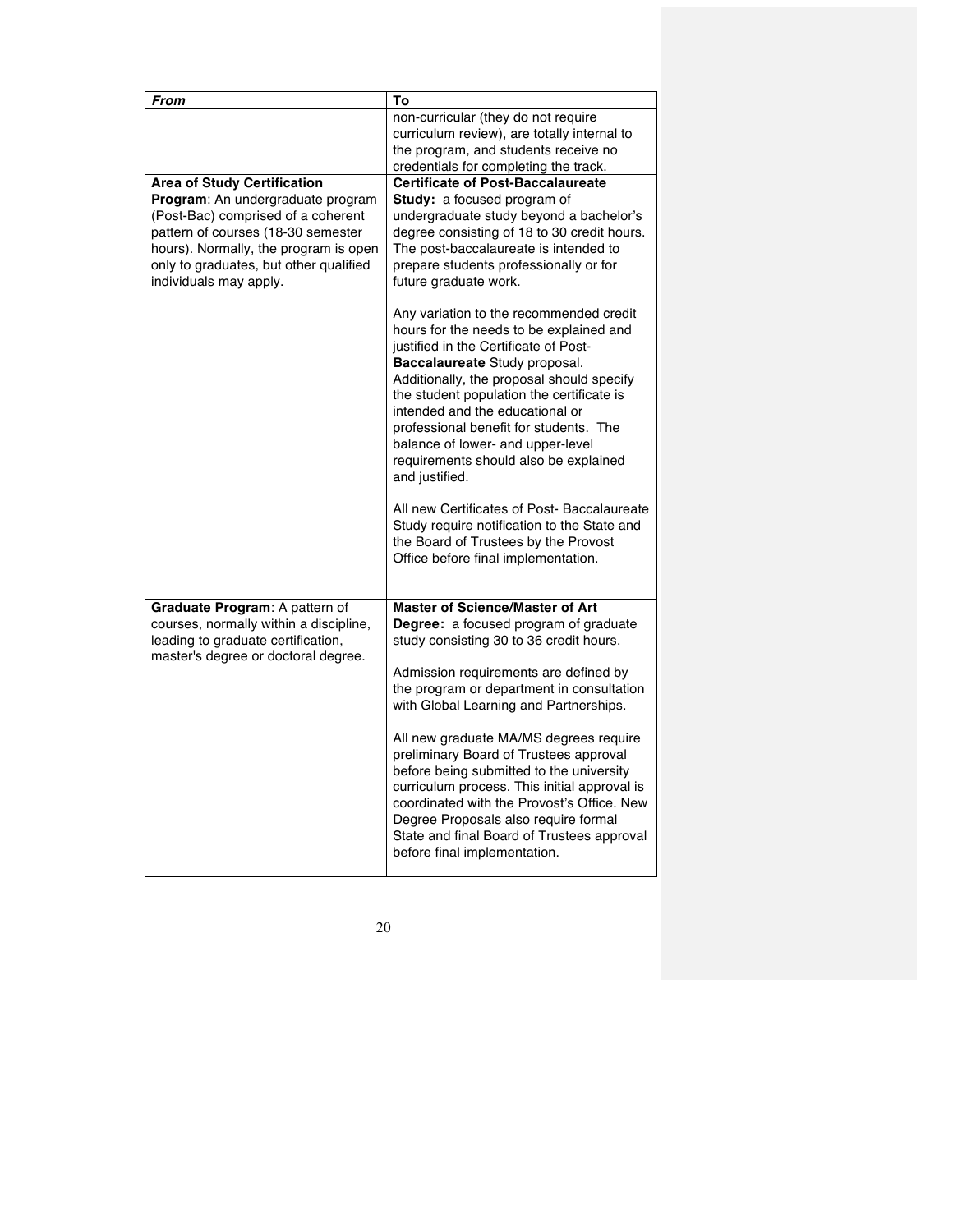| From                                                                                                                                                                                                                                                                                                                                                                                                                                                                                                                                                                                                                                                                                                                                                                                                                                                                                                                           | To                                                                                                                                                                                                                                                                                                                                                                                                                                                                                                                                                            |
|--------------------------------------------------------------------------------------------------------------------------------------------------------------------------------------------------------------------------------------------------------------------------------------------------------------------------------------------------------------------------------------------------------------------------------------------------------------------------------------------------------------------------------------------------------------------------------------------------------------------------------------------------------------------------------------------------------------------------------------------------------------------------------------------------------------------------------------------------------------------------------------------------------------------------------|---------------------------------------------------------------------------------------------------------------------------------------------------------------------------------------------------------------------------------------------------------------------------------------------------------------------------------------------------------------------------------------------------------------------------------------------------------------------------------------------------------------------------------------------------------------|
|                                                                                                                                                                                                                                                                                                                                                                                                                                                                                                                                                                                                                                                                                                                                                                                                                                                                                                                                |                                                                                                                                                                                                                                                                                                                                                                                                                                                                                                                                                               |
|                                                                                                                                                                                                                                                                                                                                                                                                                                                                                                                                                                                                                                                                                                                                                                                                                                                                                                                                | Ph.D. Program: a focused program of<br>graduate study constituting a maximum of<br>72 credit hours beyond a Master's degree.                                                                                                                                                                                                                                                                                                                                                                                                                                  |
|                                                                                                                                                                                                                                                                                                                                                                                                                                                                                                                                                                                                                                                                                                                                                                                                                                                                                                                                | Admission requirements are defined by<br>the program or department in consultation<br>with Global Learning and Partnerships.                                                                                                                                                                                                                                                                                                                                                                                                                                  |
|                                                                                                                                                                                                                                                                                                                                                                                                                                                                                                                                                                                                                                                                                                                                                                                                                                                                                                                                | All new Ph.D. degrees require preliminary<br>Board of Trustees approval before being<br>submitted to the university curriculum<br>process. This initial approval is<br>coordinated with the Provost's Office. New<br>Degree Proposals also require formal<br>State and final Board of Trustees approval<br>before final implementation.                                                                                                                                                                                                                       |
| <b>Certificate of Graduate Study</b><br>(COGS) and Certificate of<br><b>Advanced of Graduate Study</b><br>$(CAGS)$ :                                                                                                                                                                                                                                                                                                                                                                                                                                                                                                                                                                                                                                                                                                                                                                                                           | Certificate of Graduate Study: a focused<br>area of coherent study at the graduate<br>level generally consisting of 9 to 12 credit<br>hours of graduate course work.                                                                                                                                                                                                                                                                                                                                                                                          |
| Certificate program proposals will<br>need to indicate which level of<br>certificate is being sought. The COGS<br>indicate graduate level achievement<br>and the CAGS indicate achievement<br>beyond the Master's degree. It will<br>consist of a coherent pattern of 9-24<br>semester hours of graduate courses.<br>Applicants seeking admission to a<br>certificate of advanced study program<br>must meet normal admission<br>requirements except that G.R.E.<br>scores will not be required. No more<br>than three (3) semester hour credits<br>from other institutions may be<br>transferred to meet requirements of<br>this program. Course work offered for<br>these Certificates, while in every way<br>appropriately designated graduate<br>course work, may not necessarily<br>fulfill programmatic requirements in<br>individual graduate programs or<br>conceivably in any graduate program<br>except as electives | Certificate of Graduate Study coursework<br>may be applied toward graduate degree<br>completion, but does not necessarily need<br>to fulfill any specific degree requirements.<br>The minimal admission requirement for a<br>Certificate of Graduate Study is a<br>completed baccalaureate degree. Any<br>additional admission requirements are be<br>defined by the program or department.<br>All new Certificates of Graduate Study<br>require notification to the State and the<br>Board of Trustees by the Provost Office<br>before final implementation. |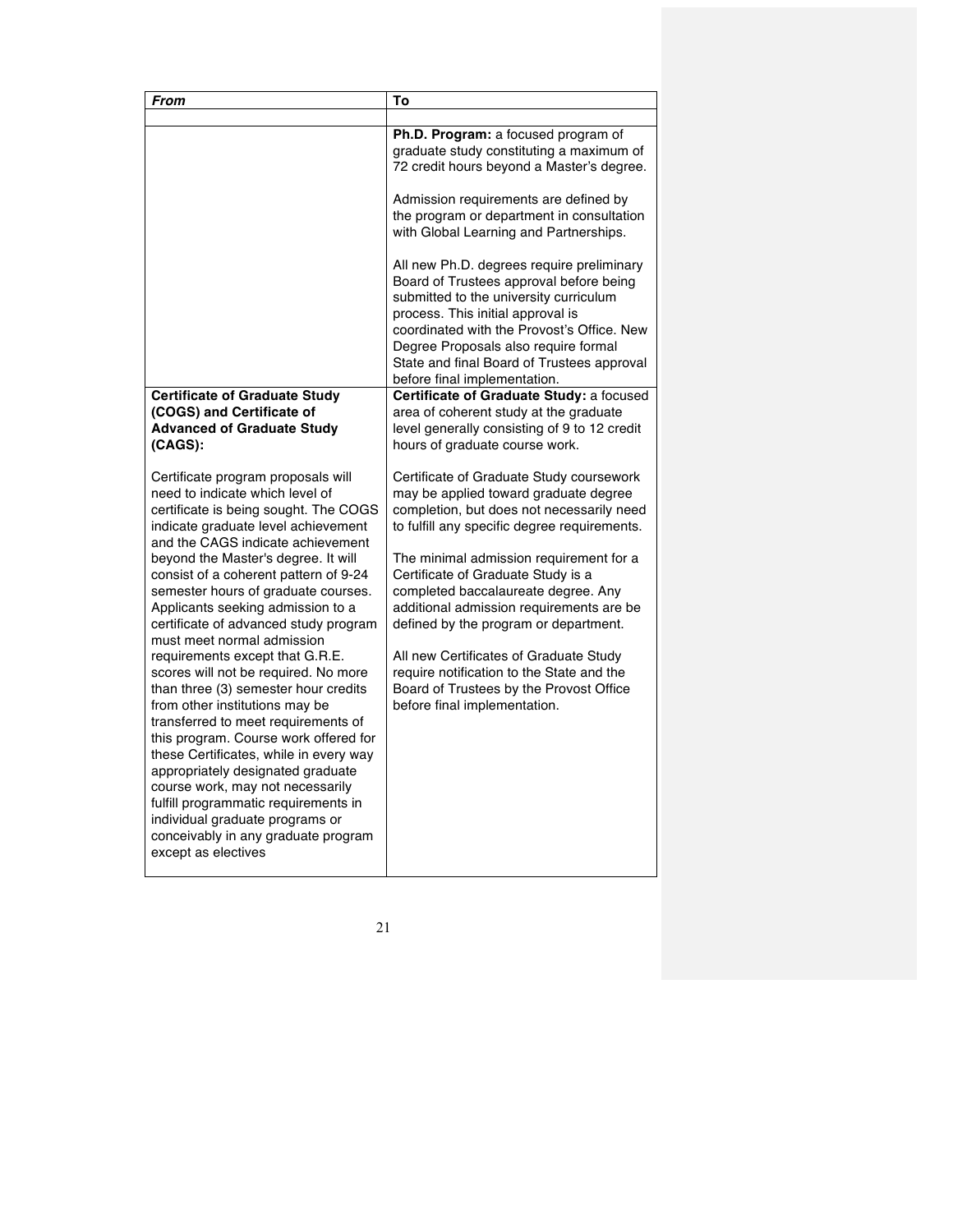| From | То                                                                                                                                                                                                           |
|------|--------------------------------------------------------------------------------------------------------------------------------------------------------------------------------------------------------------|
|      | <b>Certificate of Advanced of Graduate</b><br><b>Study (CAGS): a focused area of</b><br>coherent study beyond the master's level<br>generally consisting of 9 to 12 credit hours<br>of graduate course work. |
|      | The minimal admission requirement for a<br>Certificate of Graduate Study is a<br>completed Master's degree. Any additional<br>admission requirements are defined by the<br>program or department.            |
|      | All new Certificates of Advanced Graduate<br>Study require notification to the State and<br>the Board of Trustees by the Provost<br>Office before final implementation                                       |

### **b. Implementation and Resources**

1. Changes 1, 5, and 6: Modifications to the Definition and Criteriafor a Minor, Certificate of Undergraduate Study, the Area of Study Certificate Program

Implementation: Fall 2016

## Resources: None

2. Change 7: Modification/Clarification of degree and non-degree programs for the University Senate Curriculum Website.

Implementation: Fall 2016 (maybe be dependent on implementation of 3 below)

3. Change 2, 3, and 4: Redefining concentrations, eliminating the nomenclature *specialization* and *c*onverting existing concentrations to minors and conversion of existing specializations to concentrations.

These conversions will require a rather massive system change involving the the coordinated efforts of the Registrar's Office and IRT. The first stage will require the conversion of existing Concentrations to Minors. The conversion will need to be completed and tested to ensure the integrity of current and historical records in Banner and GRAD/Degree Works. After all existing Concentrations (18 to 24 credit non-degree programs) have been converted to Minors, then existing Specializations can be converted (renamed) Concentrations. Unfortunately this conversion is complicated by the fact that *concentration* is a default and non-editable term in Banner.